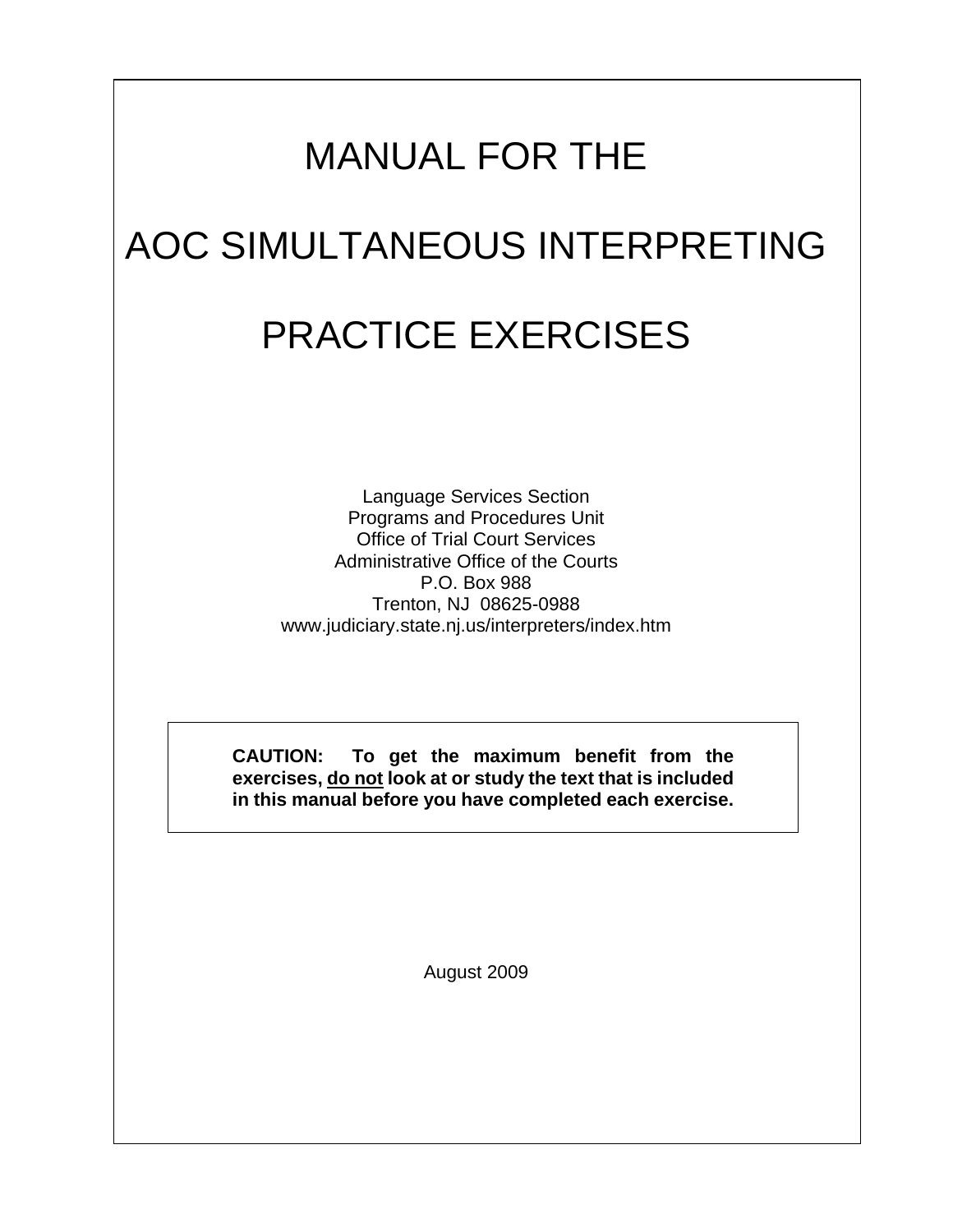# **CONTENTS**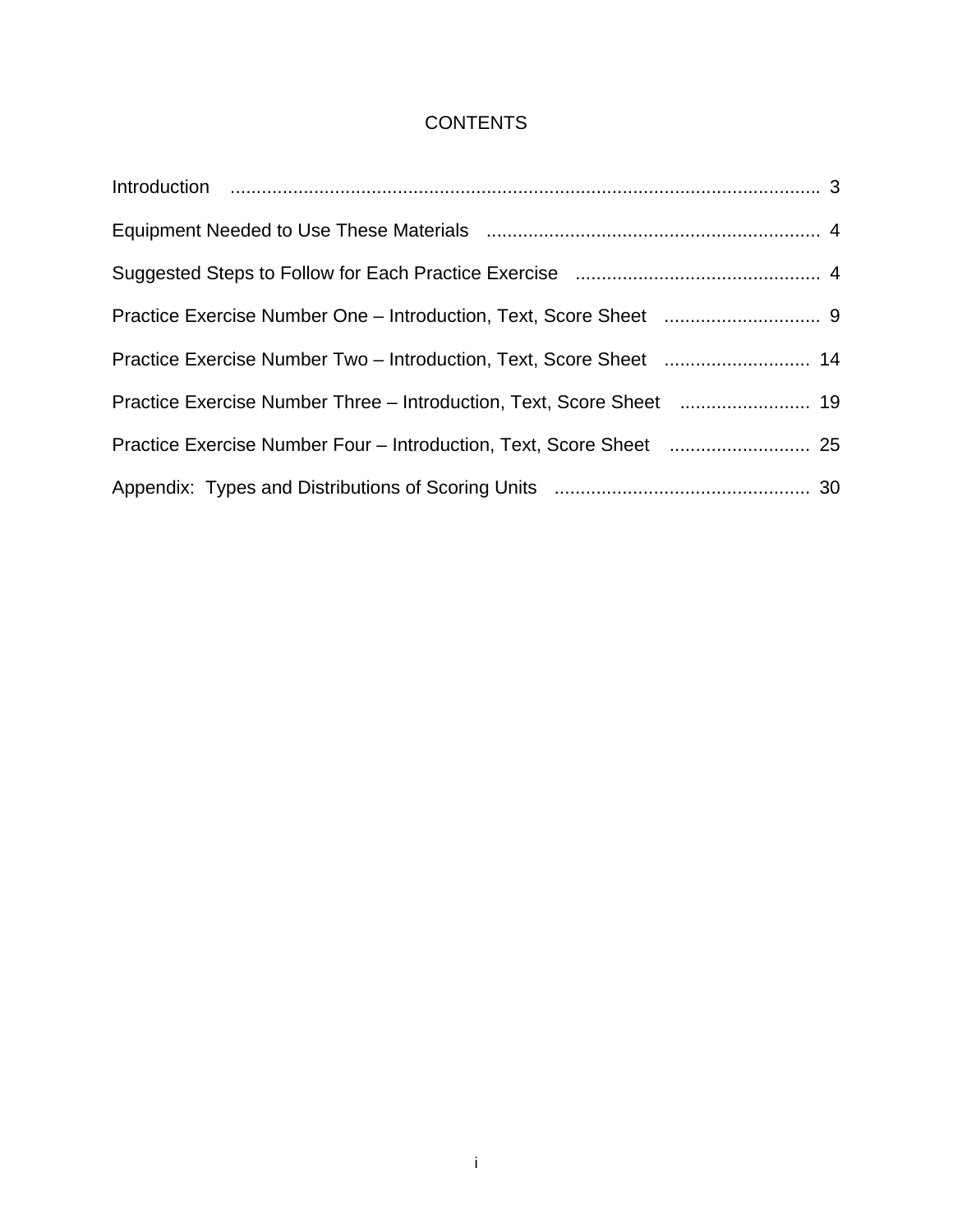Page intentionally blank.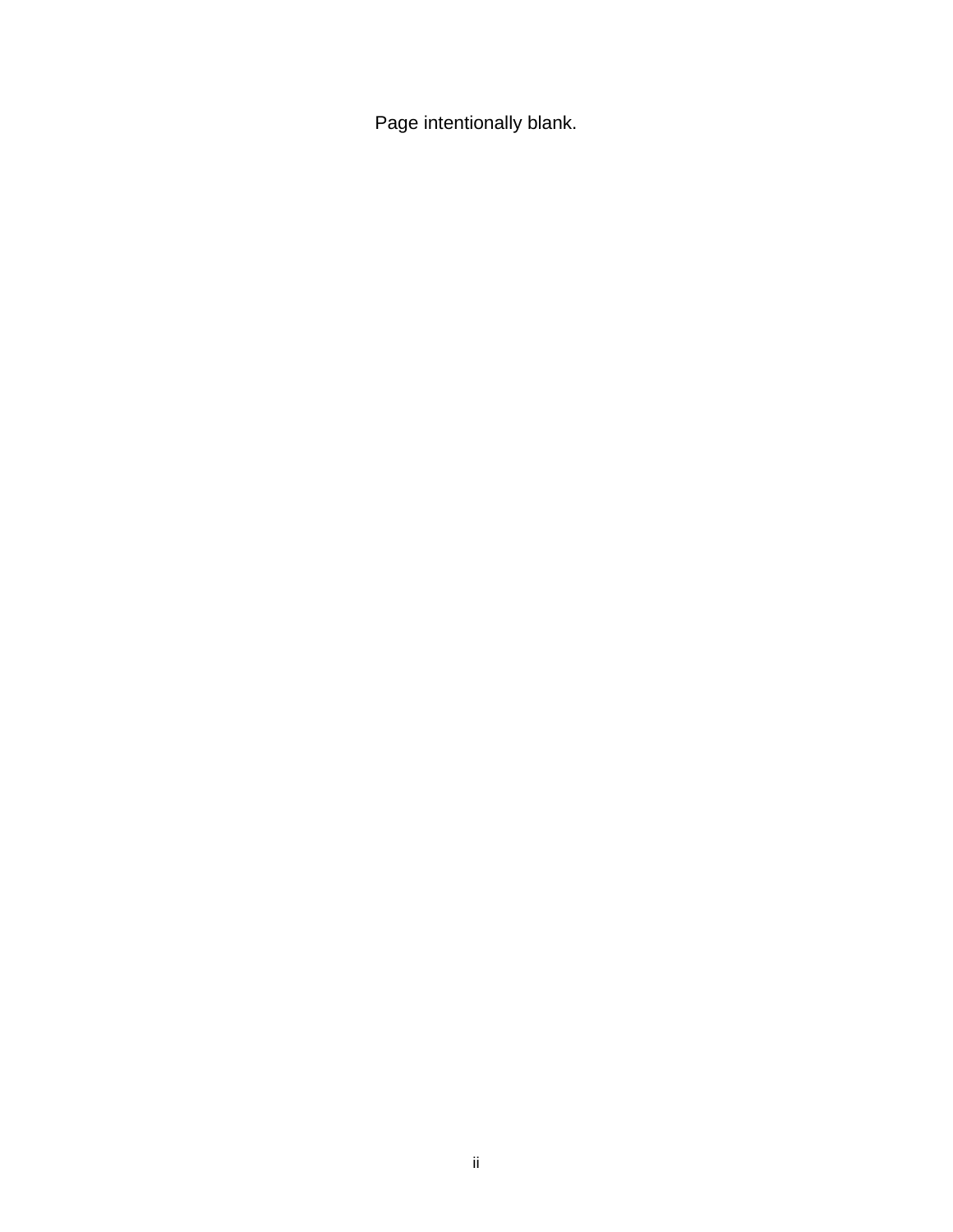#### **INTRODUCTION**

Welcome to the simultaneous interpreting practice exercises produced by the Language Services Section of the New Jersey Administrative Office of the Courts. The New Jersey Judiciary is very grateful that you are interested in helping reach the Supreme Court's goal of ensuring equal access to courts for all persons regardless of the degree to which they can communicate effectively in English.

The Judiciary is always in need of persons who possess the knowledge and skills necessary to perform the highly sophisticated tasks of interpreting. We hope these exercises and this accompanying manual will help you evaluate your potential for becoming a court interpreter and prepare for our tests. Good luck!

Four exercises are included. The first one provides an introduction to what the test is like using material from a newspaper. This exercise will give prospective interpreters a chance to evaluate their potential in this field and learn how to develop additional practice recordings if they wish. Exercises one through three are recorded at the speed of the basic test: approximately 120 words per minute.

The second exercise simulates interpreting in a legal context. It is based on transcripts of actual courtroom discourse. It is shorter than the real test to give you a taste of what legal interpreting in the simultaneous mode can be like.

The third exercise is also drawn from court transcripts, but is longer than exercise two. It approximates the actual length of the test you will ultimately take.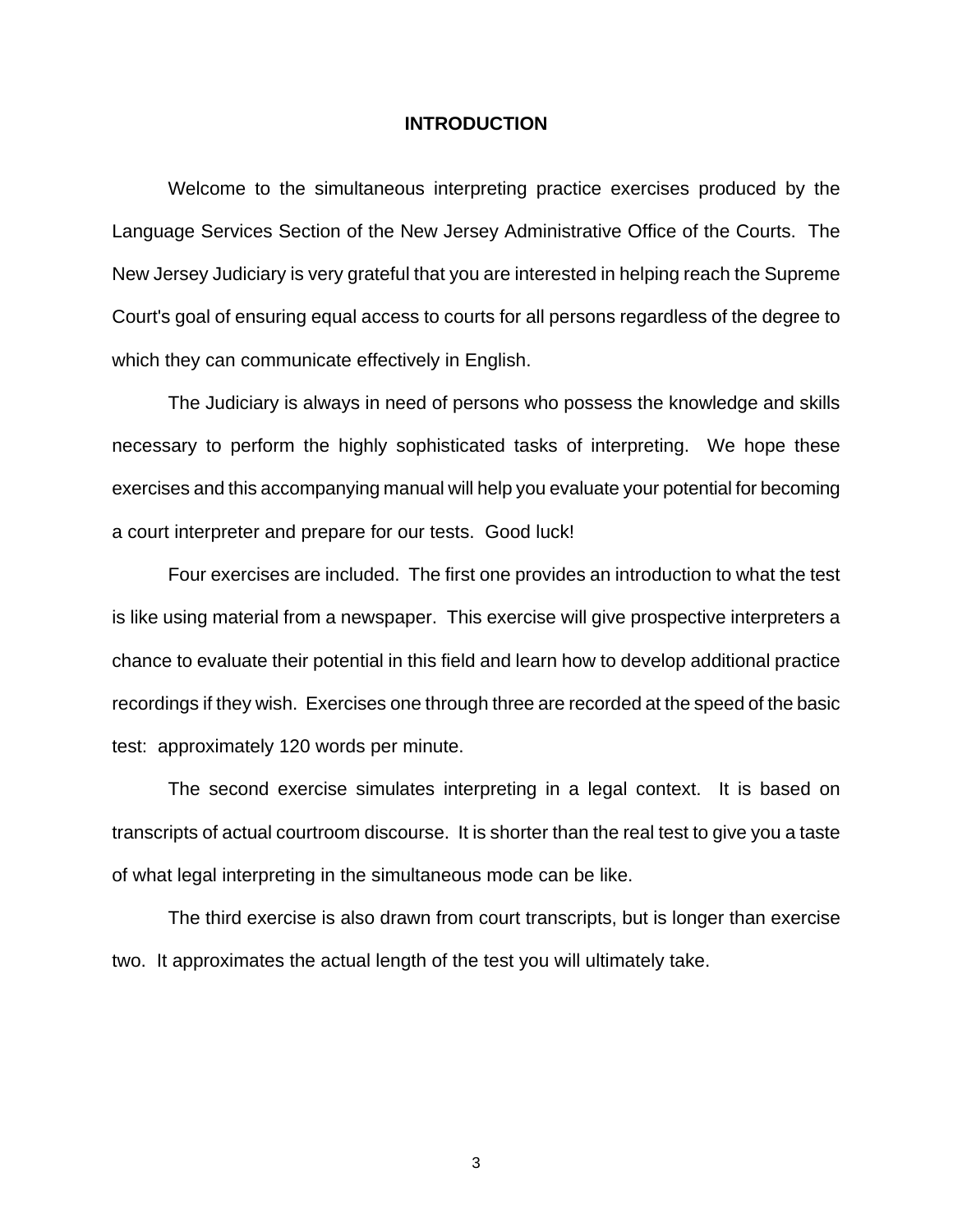The last exercise is the same text as the third, but recorded at 140 words per minute. The purpose is to give the examinee practice interpreting at the speed of the additional test that will probably be required for interpreters who want to qualify at the Master level.

## **EQUIPMENT NEEDED TO USE THESE MATERIALS**

- 1. Personal computer with Internet connection and
	- Software to view PDF files, (Adobe Reader 8.0 or better, or a comparable PDF viewer)
	- Software for listening to MP3 files,
	- Soundcard with headphone or speakers.
- 2. A separate recording device to record and playback your interpretation.

# **SUGGESTED STEPS TO FOLLOW FOR EACH EXERCISE**

- 1. Do not look at the text of the exercise before you take the simulated test.
- 2. Since you want to simulate actual test conditions--
	- A. Find a time to take the exercise when:
		- ! You are well rested and have your best powers of concentration;
		- ! The room you are in will be quiet throughout the exercise (e.g., turn off the ringer on your telephone so you won't be interrupted).
	- B. Do the exercise in a room as free from visible distractions as possible (e.g., close the curtains so you aren't distracted by things happening outside).
- 3. Get all of your equipment ready. Be ready to both listen to the exercise and record your interpretation.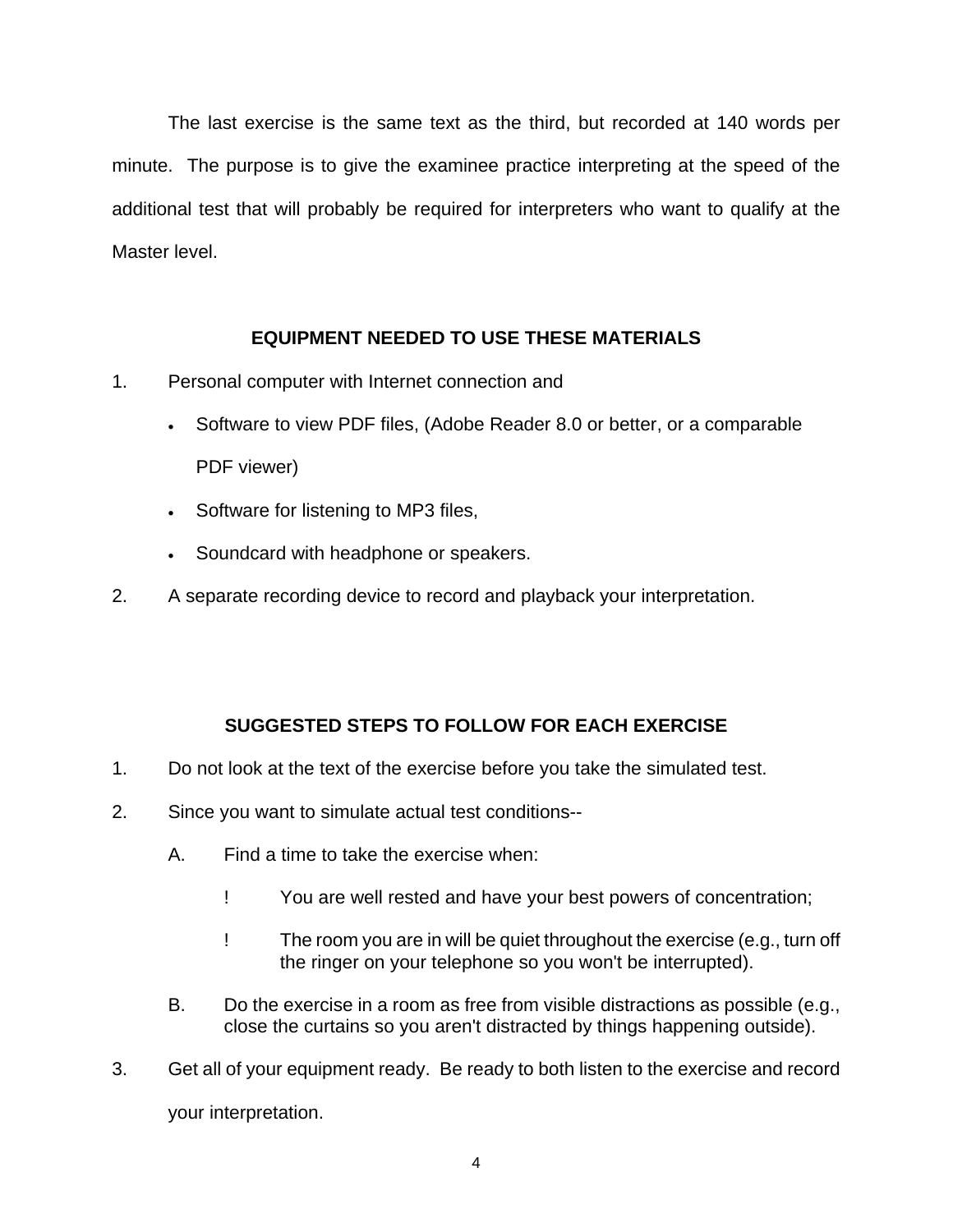- 4. Put the headphones on and download and play the .mp3 file.
- 5. Each practice exercise begins with an introduction. While you listen to the introduction, adjust the volume to make sure you hear clearly.
- 6. As soon as you are happy with the positioning of the headphones and the volume, begin recording before you start interpreting.
- 7. After the introduction, you will know when to start interpreting when you hear "Exercise one begins," or "Exercise two begins," or "Exercise three begins." As soon as you hear the speaker after that phrase, start interpreting into your language everything you hear.
- 8. Each exercise ends with a message like this: "End of Practice Exercise Number One." Stop recording.
- 9. Decide whether you would like to do the exercise again or grade it. If you grade it, future practice may be less valuable. We recommend trying each exercise at least twice before you grade it.
- 10. When you are ready to grade your test, here are the steps we recommend you follow:
	- A. Get a friend or relative who has an excellent command of English and the language into which you are interpreting to help you grade.
	- B. Open up the manual to the text of the exercise you are grading.
	- C. Evaluate whether you accurately interpreted each of the scoring units. These are the words and phrases which are set off by underlining, numbering, and labeling. The letters above each scoring unit correspond to the list of the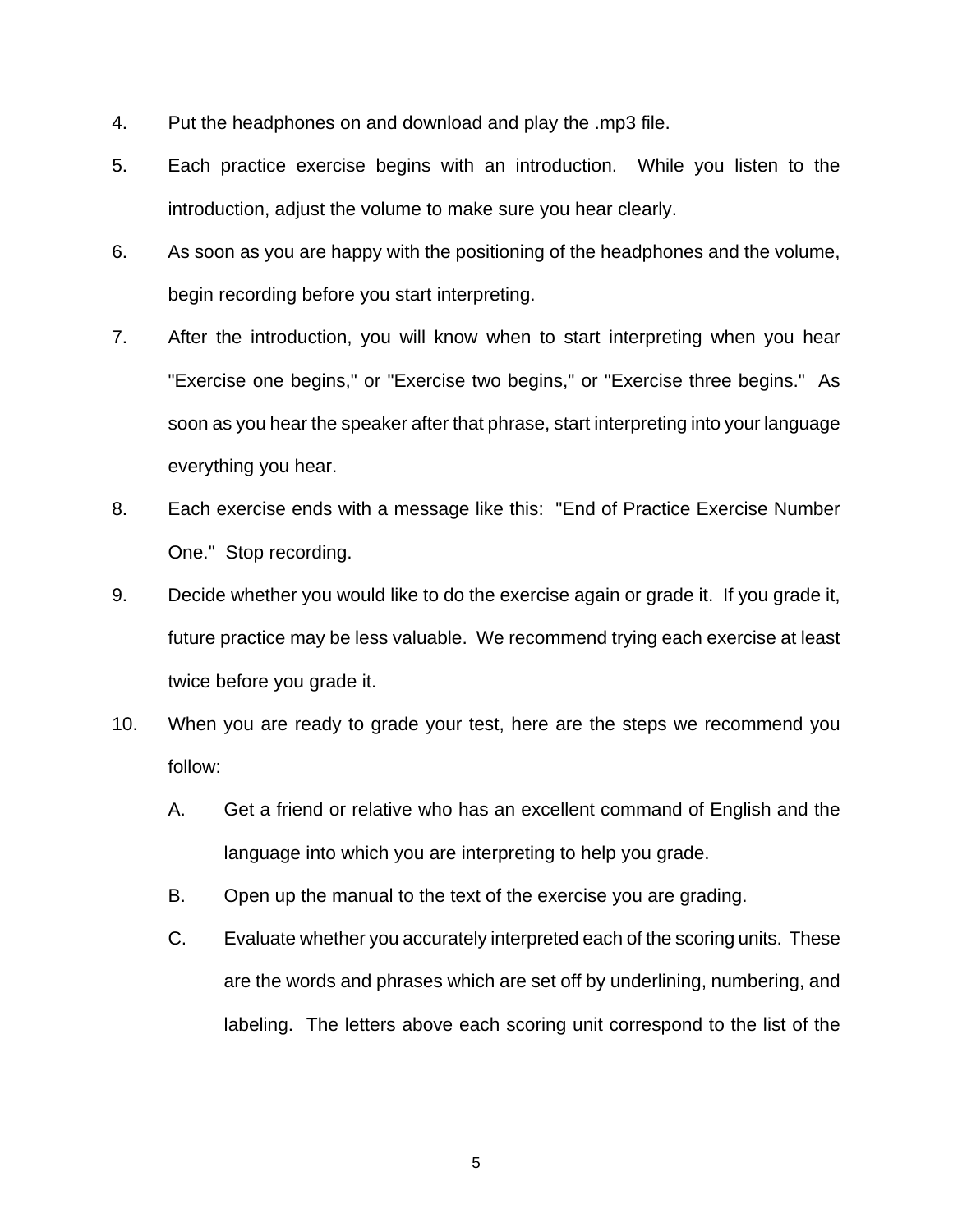scoring units and their definitions provided at Appendix  $A<sup>1</sup>$  $A<sup>1</sup>$  $A<sup>1</sup>$ 

A scoring unit should be counted wrong if (1) Any part of the scoring unit is omitted; or (2) The interpretation into the other language is not correct.

- D. Circle all scoring units that are wrong.
- E. Count the number of scoring units you interpreted correctly (i.e., the ones that are **not** circled) and put the total number in the appropriate space in column three on the scoring sheet.
- F. Divide the number of correct scoring units (column three) by the total number of scoring units (column two). This percentage tells you how well you are able to interpret simultaneously according to the various types of scoring units.
- G. Add up all of your scoring units in the third column and divide the sum by the total in the second column. If your score is 50 or higher, you would be entitled to take the rest of the test. If it is less than 50, you would be required to take the simultaneous test again. Here is an index of what the scores usually mean:

<span id="page-6-0"></span> $\overline{a}$  $\frac{1}{2}$  $1$ No examples of one of the categories of scoring units are included. The missing category is "False" Cognates/Interference/Literalism." It has been omitted since it is impossible to identify such scoring units without knowing the target language. It should also be noted that some scoring units that have been identified will not always be good choices for all languages.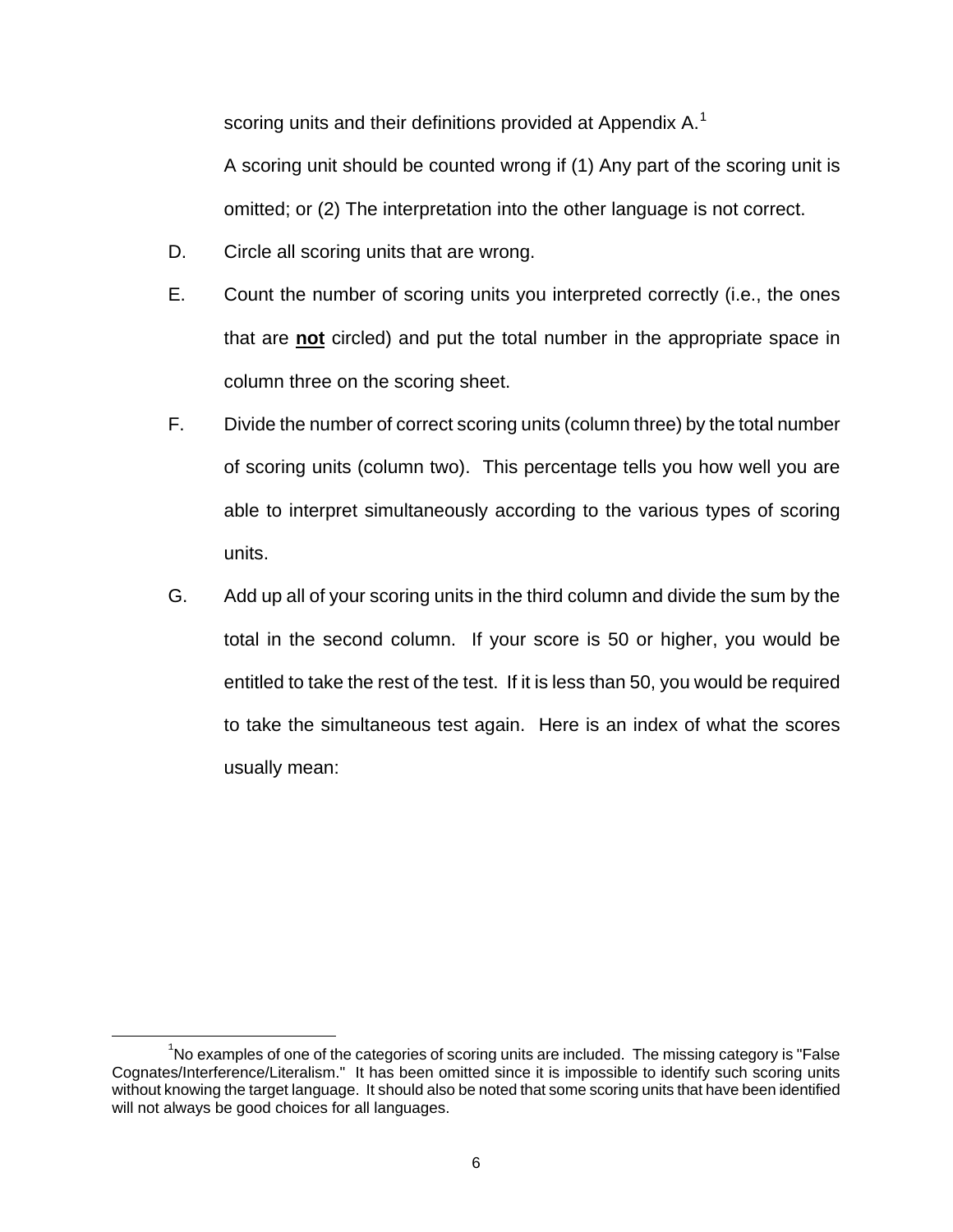| <b>YOUR SCORE</b> | <b>POSSIBLE MEANING</b>                                                                                                                      |  |  |
|-------------------|----------------------------------------------------------------------------------------------------------------------------------------------|--|--|
| 80-100            | "Master" level of performance. Highest<br>possible level.                                                                                    |  |  |
| 70-79             | "Journeyman" level of performance.<br>Minimum required to be approved.                                                                       |  |  |
| 60-69             | "Critical Range" level of performance.<br>Probationary or trainee level.                                                                     |  |  |
| 50-59             | For some languages, you can be allowed<br>to interpret as an "Eligible Unapproved"<br>interpreter.                                           |  |  |
| $35 - 49$         | You <b>may</b> have potential for becoming an<br>interpreter, but you have to wait at least<br>six months before you can be tested<br>again. |  |  |
| $0 - 34$          | You may not or probably do not have<br>potential for becoming an interpreter.                                                                |  |  |

## **WARNING**

#### **THE TEXTS OF THE EXERCISES BEGIN ON PAGE 7. DO NOT READ AHEAD UNTIL YOU ARE READY TO DO SO.**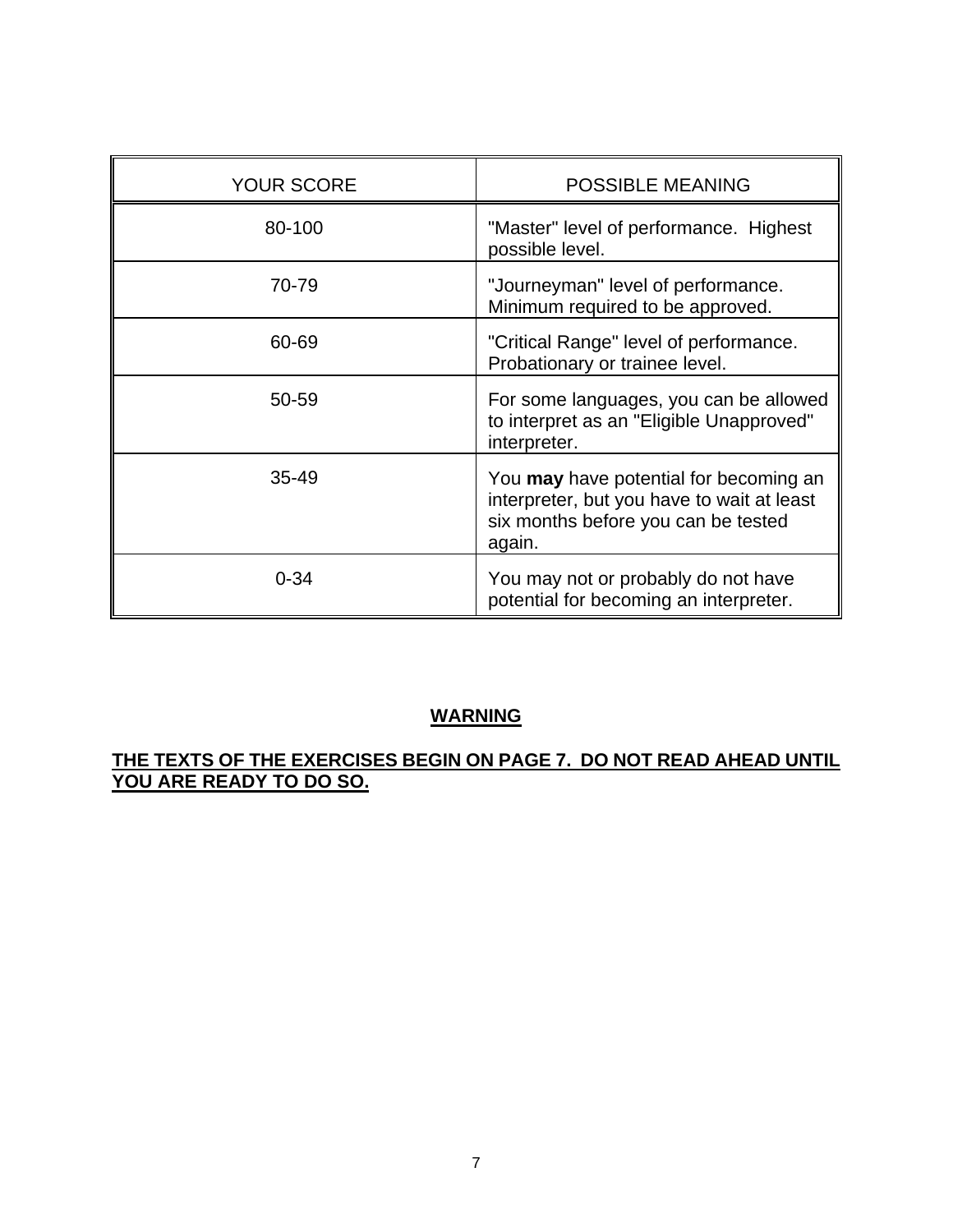Page intentionally blank.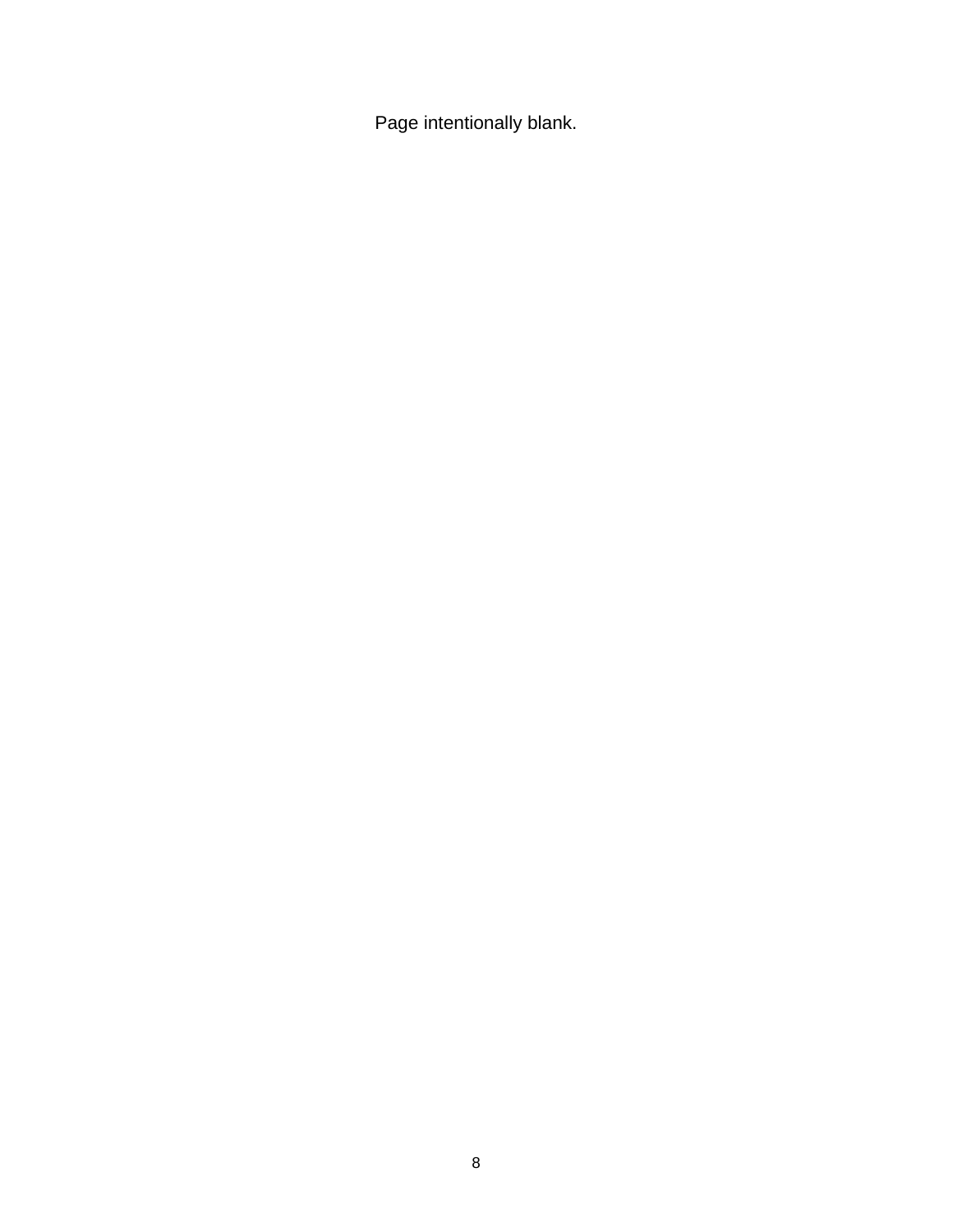#### **PRACTICE EXERCISE NUMBER ONE – INTRODUCTION**

The first exercise for practicing simultaneous interpretation is designed to test your readiness for taking the simultaneous interpreting examination offered by the Administrative Office of the Courts. It is also an example of how you can prepare your own practice tapes.

It is taken from material that is readily available to everyone: a newspaper. Here's what we did, and you can do it, too. We selected a story in the newspaper, edited it slightly, prepared a transcript for someone to read, and tape recorded it at the speed of one hundred and twenty words per minute.

You can do the same thing. More explicit directions on how to produce your own practice tapes are included with the manual that accompanies this tape.

If you can interpret this material completely and accurately, then you are ready to move on to Exercise Number Two and try out the kind of language you might have to interpret in court. However, if you find this material difficult or impossible to interpret simultaneously at the level of accuracy that we require, then you may want to work harder at preparing yourself to become a court interpreter before taking our examination. You may also conclude that this kind of work is not for you.

In a moment I will read the article to you as if it were a radio news broadcast. Begin interpreting simultaneously immediately after I say, "Exercise one begins."

Make sure you have another tape recorder ready and set to record. If you don't record this exercise, you will not be able to evaluate your performance. If you just want to practice and not review this exercise, of course, no tape recorder is necessary.

Take a deep breath and away we go. Good luck.

Exercise one begins: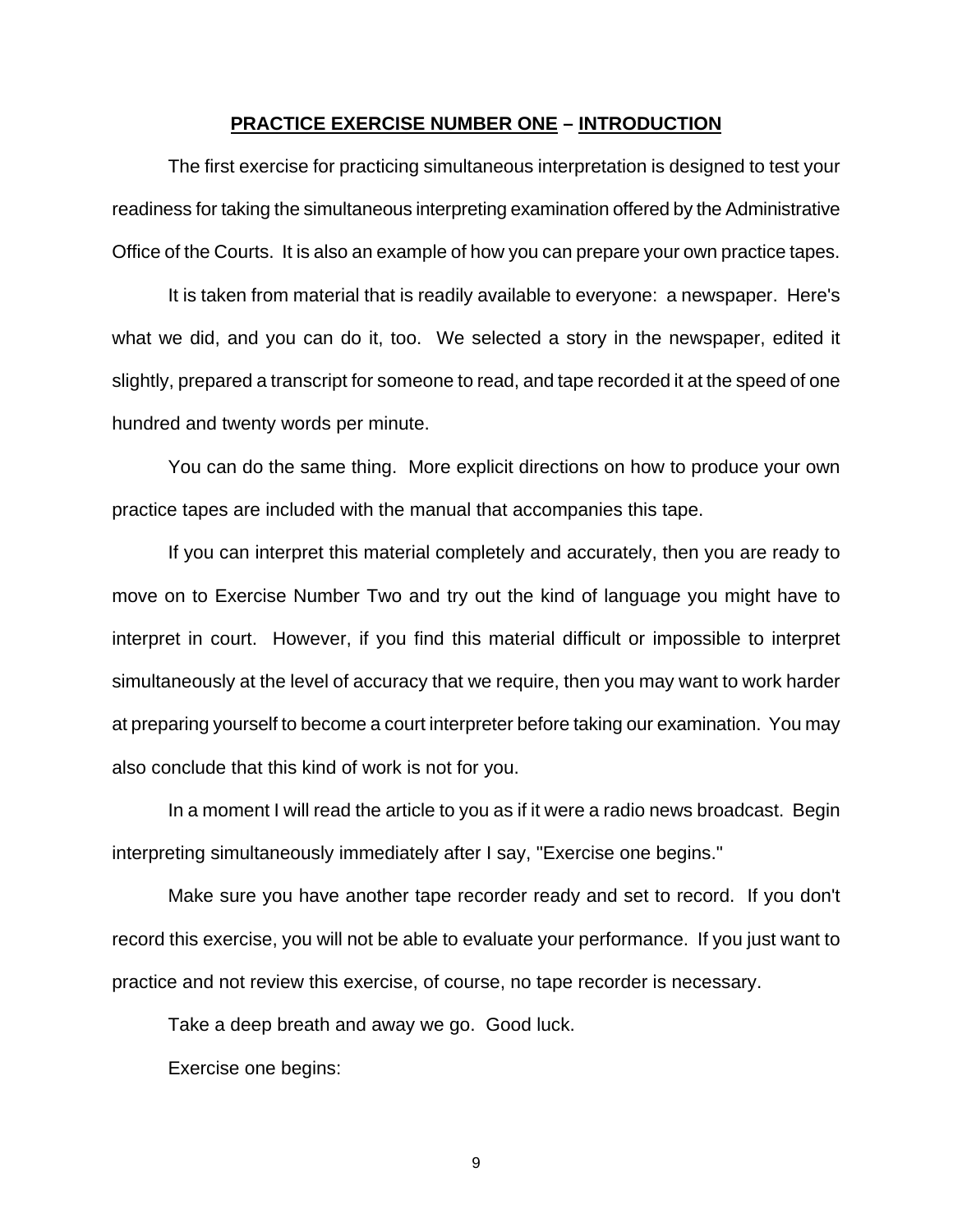#### **PRACTICE EXERCISE NUMBER ONE**[2](#page-10-0)  **– TEXT**

A city<sup>H</sup> man who police say<sup>I</sup> may have been<sup>A</sup> on drugs<sup>E</sup> ran into Greenwood Elementary School on Greenwood Avenue yesterday<sup>H</sup> morning during school hours.

The man, who was fleeing<sup>A</sup> police, was pursued by more than ten<sup>G</sup> officers and attempted to <u>dive through<sup>E</sup></u> a double-pane window<sup>C</sup> before he was subdued<sup>C</sup> and handcuffed<sup>D</sup>, according to Sergeant George Smith<sup>G</sup>.

More than two hundred and thirty<sup>G</sup> students were in classes at the time of the incident<sup>C</sup>, but none were injured. Prior to<sup>H</sup> going into the school, the man, who gave his name as<sup>I</sup> Bill Hess, of South Broad Street in Trenton, was inside the municipal building at about 10 AM<sup>G</sup>. The municipal building is located across the street from the school.

Business Administrator<sup>C</sup> Mary Dutch saw <u>and attempted</u><sup>I</sup> to help Hess, who she said appeared<sup>H</sup> confused and paranoid<sup>C</sup>.

"I sat down and was talking<sup>A</sup> to him," Dutch said<sup>!</sup>. "I could tell there was something wrong<sup>E</sup>. He was very <u>aggravated<sup>C</sup> and paranoid."</u>

Dutch left<sup>C</sup> the man and called police. She returned to Hess and lit<sup>C</sup> a cigarette for him until police came.

Three officers arrived and began talking to Hess. According to Smith, the man told officers he had been smoking crack<sup>C</sup> ten or fifteen<sup>G</sup> minutes prior and had been smoking crack throughout<sup>H</sup> the previous evening and morning<sup>1</sup> hours. The officers called an ambulance, and were able to get Hess to  $peaceably<sup>H</sup>$  walk out of the municipal building. Once outside, <u>however</u><sup>!</sup>, Hess saw an approaching <u>back-upEnolice car, and boltedEncross</u>

<span id="page-10-0"></span><sup>&</sup>lt;sup>2</sup> Jeff Sagnip Hollendonner, "After struggle, police arrest man in school," The Trenton TIMES A3 (June 7, 1996). All names of persons and other identifying information have been changed. The text has been edited to remove phrases such as "he said." In all other respects, the text is reported verbatim.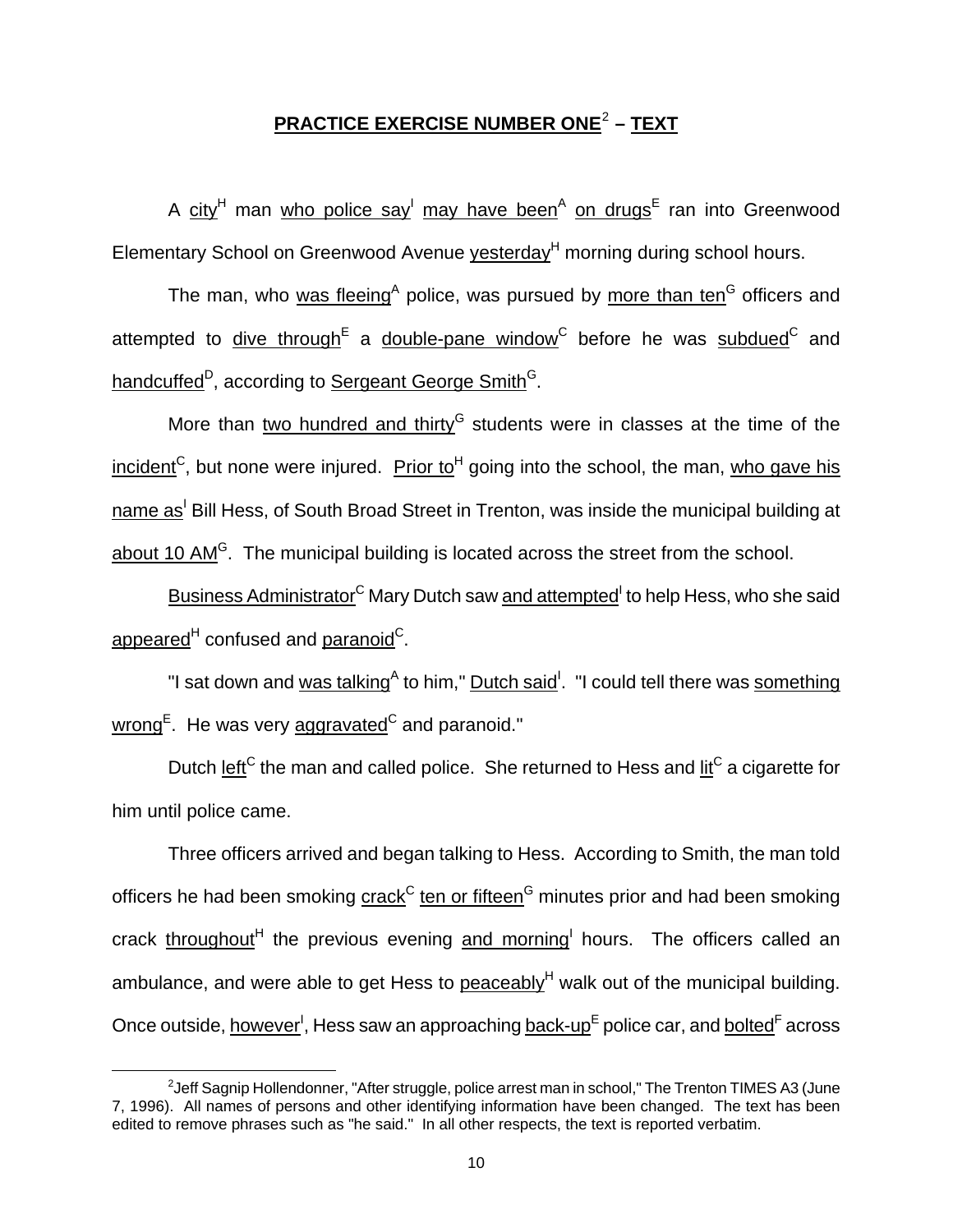the street, <u>narrowly missing being struck<sup>A</sup> by several cars.</u>

Officers pursued him inside the school to the lower level<sup>H</sup> and into the cafeteria <u>kitchen<sup>C</sup>. The man was sprayed<sup>A</sup> with pepper spray<sup>D</sup>, which had no effect on him. "He just</u> flipped out<sup>J</sup>," Smith said. A battle continued<sup>C</sup> for ten minutes until extra<sup>H</sup> officers arrived,  $including$  plainclothes $<sup>D</sup>$  detectives.</sup>

During the scuffle<sup>C</sup>, officers said Hess, twenty-eight<sup>G</sup>, who is about six feet four inches<sup>G</sup> and two hundred, forty pounds<sup>G</sup> with a strong build<sup>C</sup>, tried to jump through a window to escape. He became lodged<sup>C</sup> in the window, and attempted to smash<sup>C</sup> his way through. The resulting<sup>H</sup> blood was all over<sup>E</sup> the kitchen and the officers.

"Our biggest concern was the safety<sup>C</sup> of the school children," Smith said. "But we were able to contain<sup>C</sup> him to the kitchen area."

Hess was transported<sup>C</sup> to Robert Wood Johnson University Hospital at Hamilton where he received forty <u>stitches</u><sup>C</sup>. He was later <u>released into<sup>A</sup> police custody</u>. He <u>faces<sup>D</sup></u> numerous charges, including criminal trespass, aggravated assault and resisting arrest<sup>D</sup>. He was held yesterday on forty-seven thousand, five hundred dollars<sup>G</sup> bail.

#### [Pause]

 End of Practice Exercise Number One. If you wish to evaluate your performance, listen to the tape recording of your interpretation and grade the exercise following the instructions in the manual.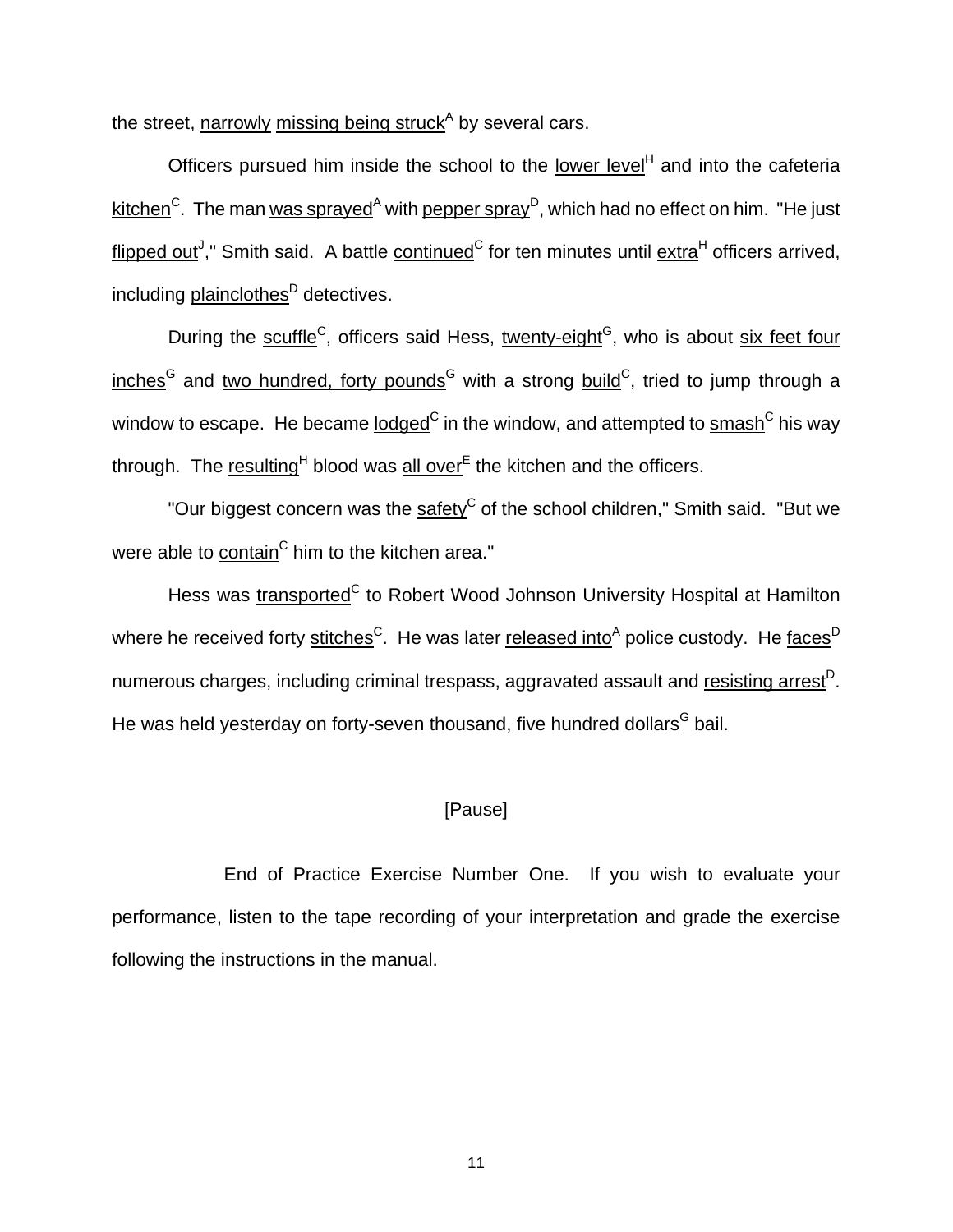# **PRACTICE EXERCISE NUMBER ONE – SCORE SHEET**

| <b>TYPE OF SCORING UNIT</b> | <b>TOTAL</b><br># OF<br><b>SCORING</b><br><b>UNITS</b> | <b>TOTAL</b><br># INTER-<br><b>PRETED</b><br><b>CORRECTLY</b> | <b>SCORES</b><br>(Divide<br>col. 3 by<br>col. 2) |
|-----------------------------|--------------------------------------------------------|---------------------------------------------------------------|--------------------------------------------------|
| Grammar/Verbs               | 6                                                      |                                                               |                                                  |
| General vocabulary          | 19                                                     |                                                               |                                                  |
| Legal terms & phrases       | 5                                                      |                                                               |                                                  |
| Idioms/Sayings              | 5                                                      |                                                               |                                                  |
| Register                    | 1                                                      |                                                               |                                                  |
| Numbers/Names               | 9                                                      |                                                               |                                                  |
| Markers/Intensifiers        | 9                                                      |                                                               |                                                  |
| <b>Embeddings/Position</b>  | 6                                                      |                                                               |                                                  |
| Slang/Colloquialisms        |                                                        |                                                               |                                                  |
| <b>GRAND TOTAL</b>          | 61                                                     |                                                               |                                                  |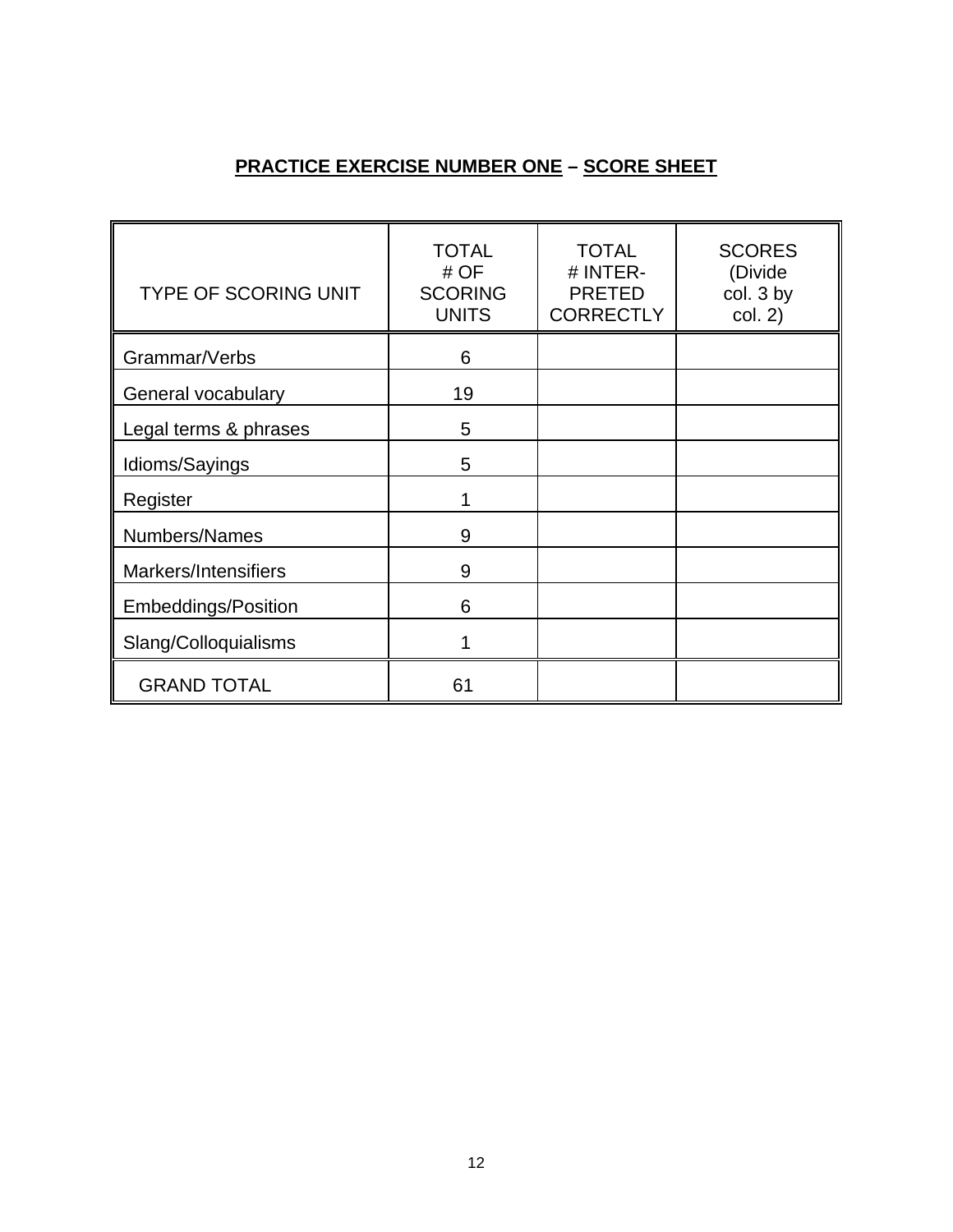Page intentionally blank.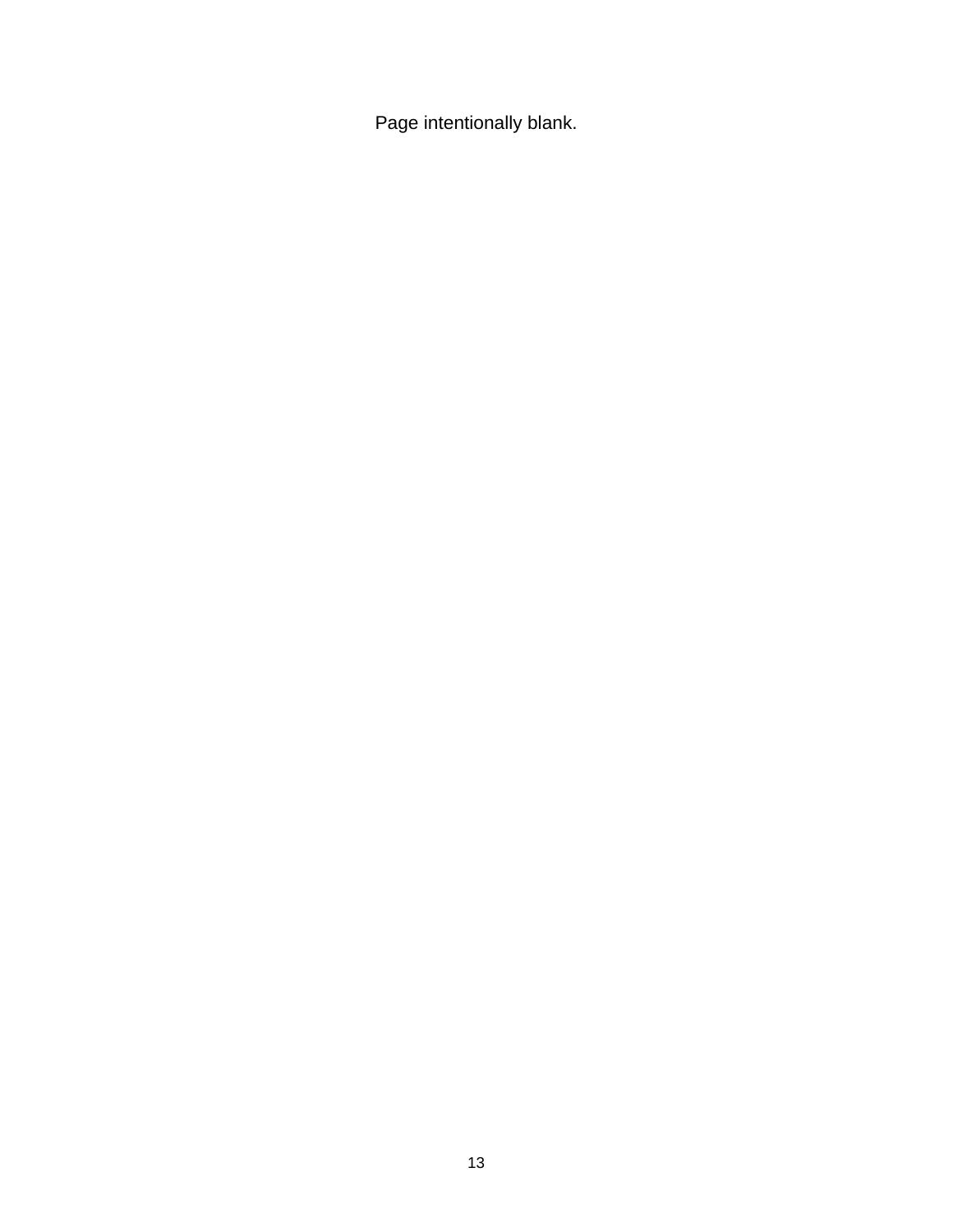#### **PRACTICE EXERCISE NUMBER TWO – INTRODUCTION**

Now that you have an idea how to produce your own practice tapes and how well you can interpret a newscast produced at about one hundred and twenty words per minute, are you ready to go to court and try real "judge talk"? There are many different situations where you have to interpret in the simultaneous mode during legal proceedings, but the most obvious one is when a judge is speaking to a courtroom full of litigants and witnesses.

The example we are about to present is taken from a judge who sits in Family Court. He is about to hear a session of domestic violence cases. The courtroom is filled with persons who are either victims of domestic violence or alleged perpetrators of domestic violence. Some time before, a temporary restraining order was granted by the judge in each case. The time has come for everyone to return for a hearing to review the status of the temporary order.

Start interpreting simultaneously as soon as I finish saying, "Exercise two begins." Relax and have some fun.

Exercise two begins: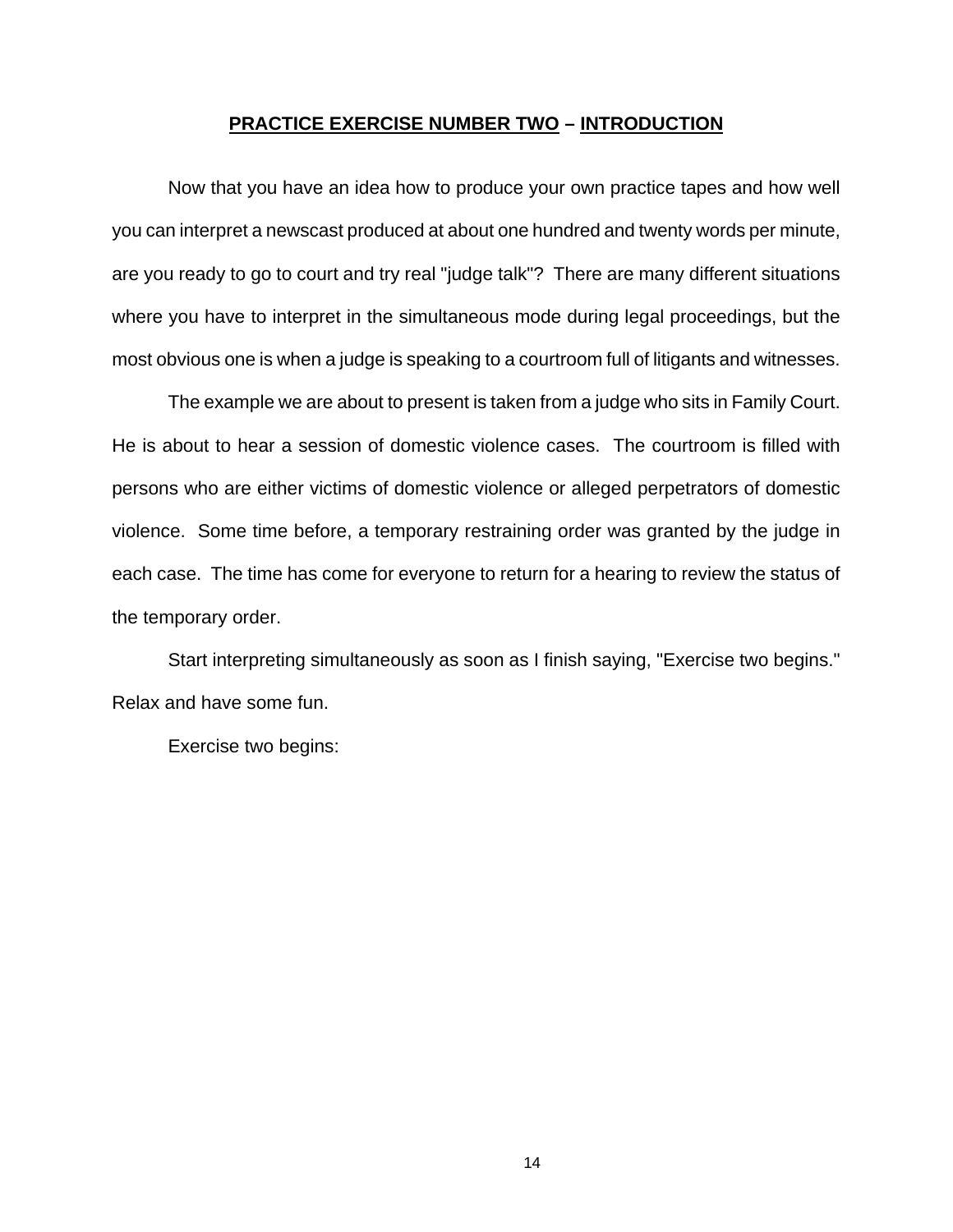#### **PRACTICE EXERCISE NUMBER TWO**[3](#page-15-0)  **– TEXT**

Most of you are here for what's referred to as a final hearing on a temporary restraining order. If you are a plaintiff<sup>D</sup> in this matter--in other words<sup>I</sup>, if you are the one who received<sup>A</sup> the order--it is the burden<sup>D</sup> of the plaintiff to prove by the preponderance of the credible evidence<sup>D</sup> the allegations that are contained in the complaint. You may call<sup>C</sup> witnesses. You and any other witnesses will be subject to **cross-examination<sup>D</sup>.** Also<sup>l</sup>, if there's any pertinent<sup>H</sup> physical evidence to be produced, you can also produce that. In a <u>sense<sup>l</sup>,</u> it's a trial just like <u>any other<sup>H</sup> trial that you nowadays<sup>C</sup> see on TV on a regular basis.</u>

If you are a defendant in this matter, you are also permitted<sup>A</sup>, if you choose<sup>1</sup>, to present any witnesses you might have<sup>A</sup>. However, anything that you present is also subject to<sup>A</sup> cross-examination.

If you come before me<sup>E</sup>, I'm gonna ask you, "Are you ready to proceed?" That means that you are ready here with your witnesses, ready to either proceed with the matter <u>or<sup>A</sup> defend the matter. If there's a witness that you feel<sup>H</sup> you need, tell the court now, not <u>in</u></u> the middle of<sup>H</sup> the trial in which you, <u>all of a sudden</u><sup>'</sup>, say, "Well, <u>so-and-so<sup>E</sup> could have</u> helped<sup>A</sup>, but <u>he or she<sup>A</sup> is not here."</u> I will not <u>adjourn<sup>D</sup> the case in order for you to do that,</u>  $except<sup>H</sup>$  under exceptional<sup>H</sup> circumstances. So if there's something that you feel you need and you're not ready to proceed today, <u>please<sup>A</sup> let the court know</u><sup>A</sup>.

I'm gonna hear a contested case right now if  $I$  can<sup>1</sup>, if we have one ready. If you are here and you don't see the other party, at about ten o'clock $<sup>G</sup>$ , please tell my sheriff's</sup> <u>officers<sup>D</sup>.</u> Then I will make an <u>inquiry<sup>C</sup> as to whether<sup>A</sup> they were served<sup>D</sup> and what's going</u>

 $\overline{a}$ 

<span id="page-15-0"></span><sup>3</sup>  $3A$  Superior Court Judge in Middlesex County (March 30, 1995). This and all subsequent materials based on court transcripts have been slightly edited.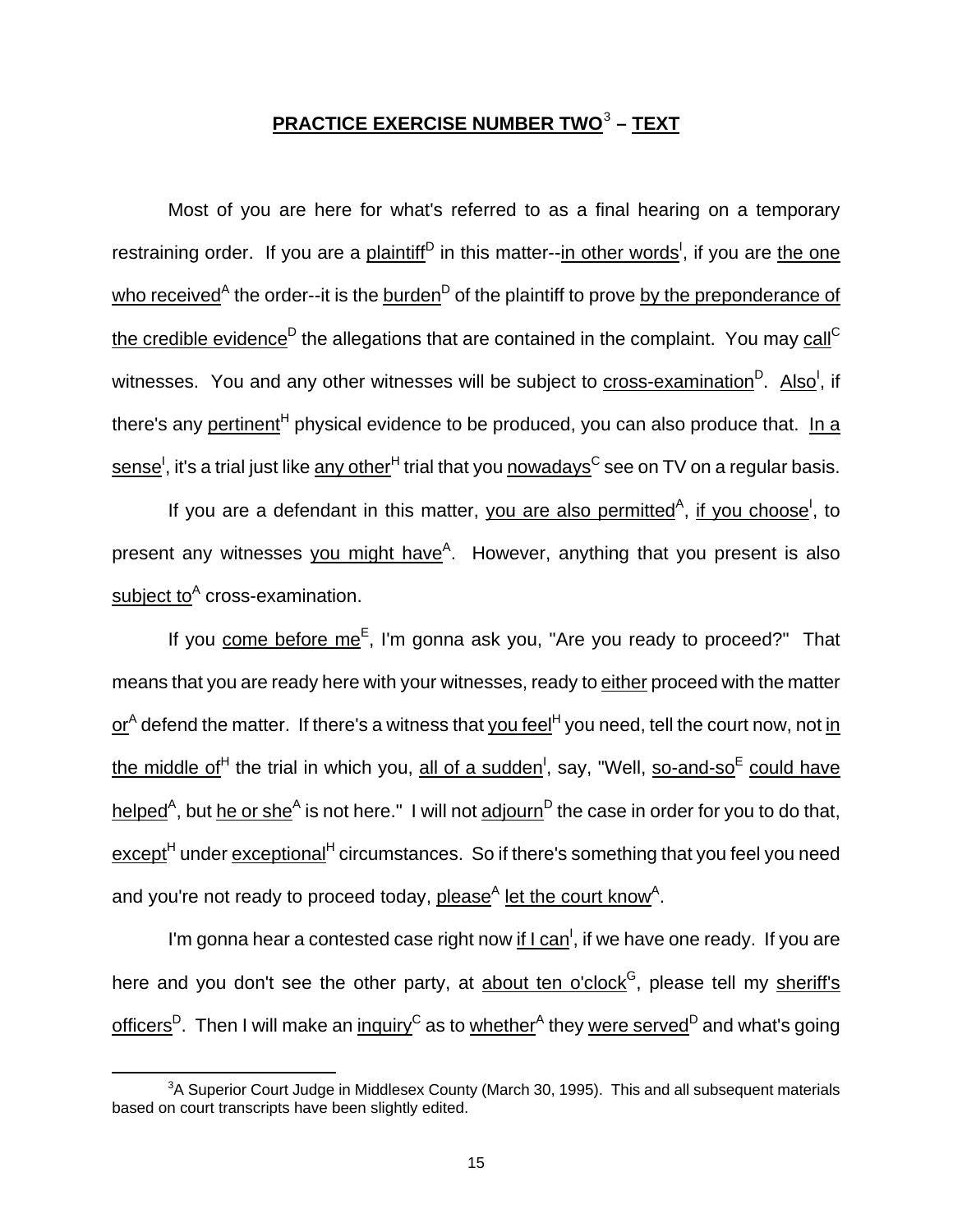on with your particular case. You need not<sup>E</sup> sit here all morning waiting for the other side to be here if there is a reason why they're not here and I can **accommodate<sup>C</sup> you.** So please, if the other party on the restraining order is not here, please, by ten o'clock, let my Sheriff's officer know so I can in fact<sup>i</sup> accommodate you.

All right<sup>E</sup>, do I have something that's ready, a <u>contested<sup>D</sup> matter</u>?

# [Pause]

 End of Practice Exercise Number Two. If you wish to evaluate your performance, listen to the tape recording of your interpretation and grade the exercise following the instructions in the manual.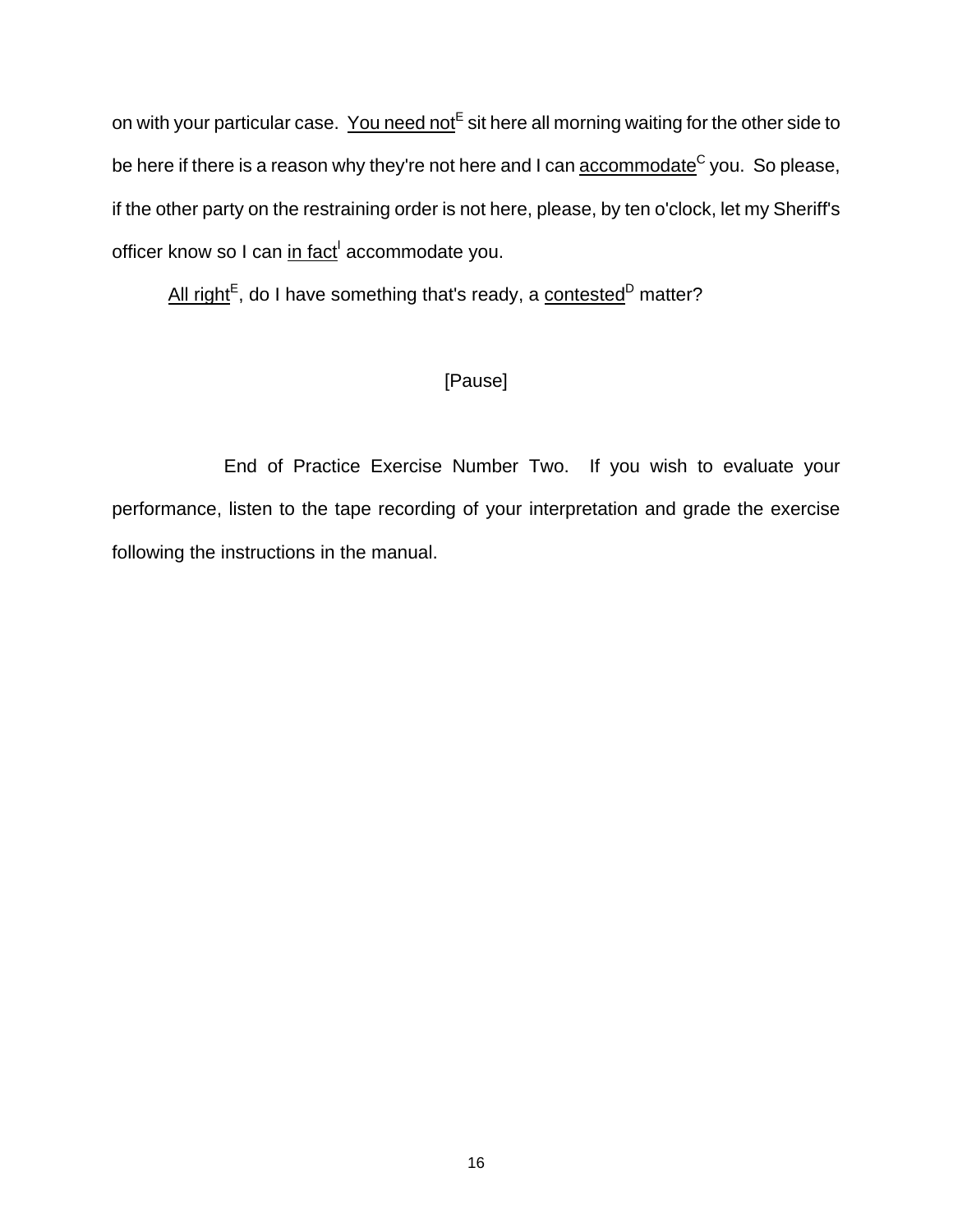# **PRACTICE EXERCISE NUMBER TWO – SCORE SHEET**

| <b>TYPE OF SCORING UNIT</b> | <b>TOTAL</b><br># OF<br><b>SCORING</b><br><b>UNITS</b> | <b>TOTAL</b><br># INTER-<br><b>PRETED</b><br><b>CORRECTLY</b> | <b>SCORES</b><br>(Divide<br>col. 3 by<br>col. 2) |
|-----------------------------|--------------------------------------------------------|---------------------------------------------------------------|--------------------------------------------------|
| Grammar/Verbs               | 10                                                     |                                                               |                                                  |
| General vocabulary          | 4                                                      |                                                               |                                                  |
| Legal terms & phrases       | 8                                                      |                                                               |                                                  |
| Idioms/Sayings              | 4                                                      |                                                               |                                                  |
| Register                    | $\overline{0}$                                         |                                                               |                                                  |
| Numbers/Names               | 1                                                      |                                                               |                                                  |
| Markers/Intensifiers        | 6                                                      |                                                               |                                                  |
| <b>Embeddings/Position</b>  | 7                                                      |                                                               |                                                  |
| Slang/Colloquialisms        | 0                                                      |                                                               |                                                  |
| <b>GRAND TOTAL</b>          | 40                                                     |                                                               |                                                  |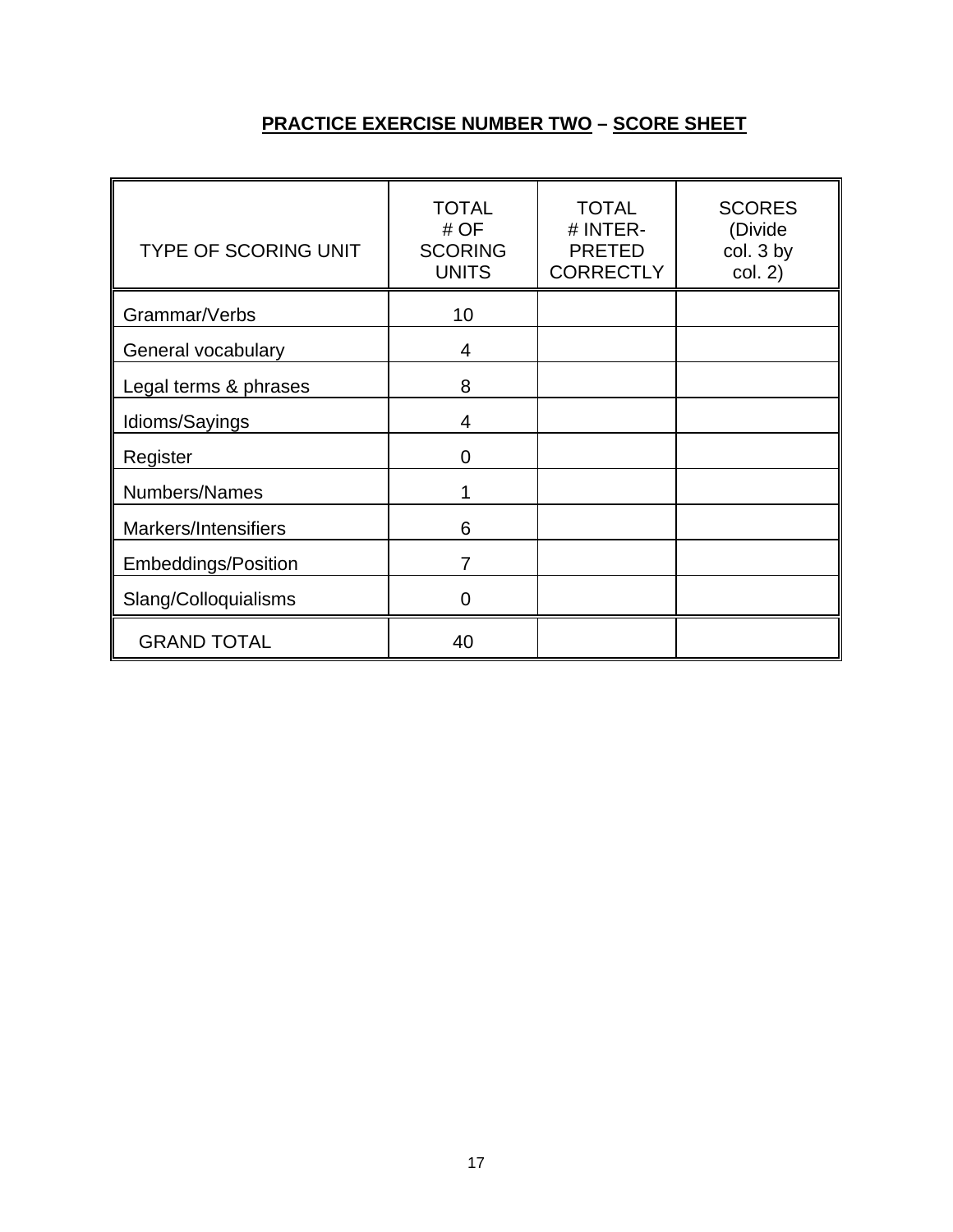Page intentionally blank.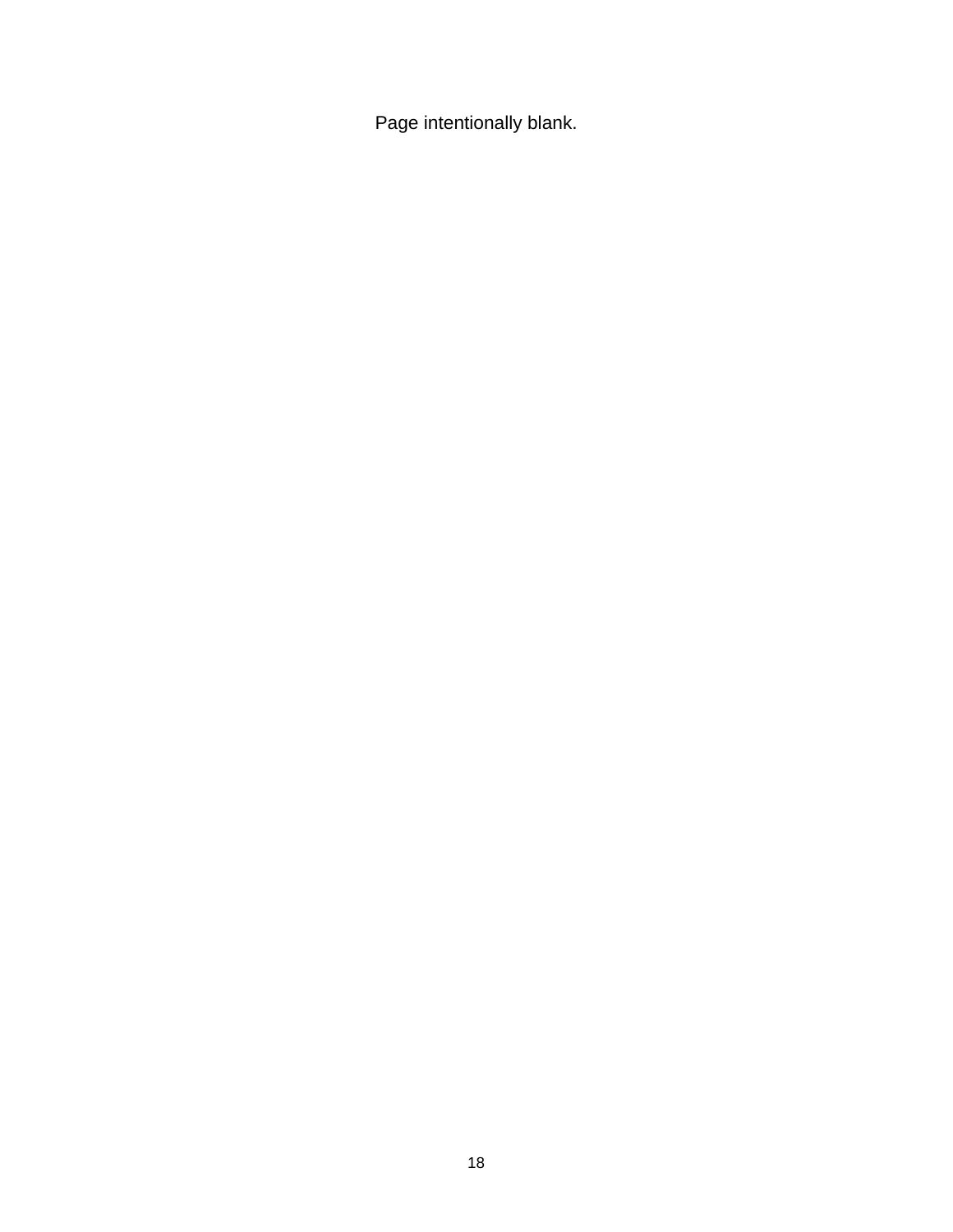#### **PRACTICE EXERCISE NUMBER THREE – INTRODUCTION**

You have come to the third practice exercise. The first two have given you exposure to the speed at which our tests are recorded, which is around one hundred and twenty words per minute. This exercise is recorded at approximately the same speed.

This exercise adds another dimension in trying to give you material that helps you prepare for the test. This exercise is similar in length to the real test, which ranges from seven hundred and fifty words to nine hundred words. This exercise has approximately eight hundred and twenty words.

This material is taken from a Municipal Court. The judge is giving an introductory statement prior to the beginning of the court session. We have cut out about one-half of the actual statement, so please do not view this as a complete or model statement.

In order to simulate the test situation, try not to stop the tape. Keep up with me as we go along. If you get behind or stuck, pause for a few seconds, collect yourself, and begin interpreting again as soon as you can.

You should start interpreting simultaneously as soon as the judge begins to speak after I say, "Exercise three begins." So take a breath, a sip of water, and start concentrating since we're about to start.

Exercise three begins: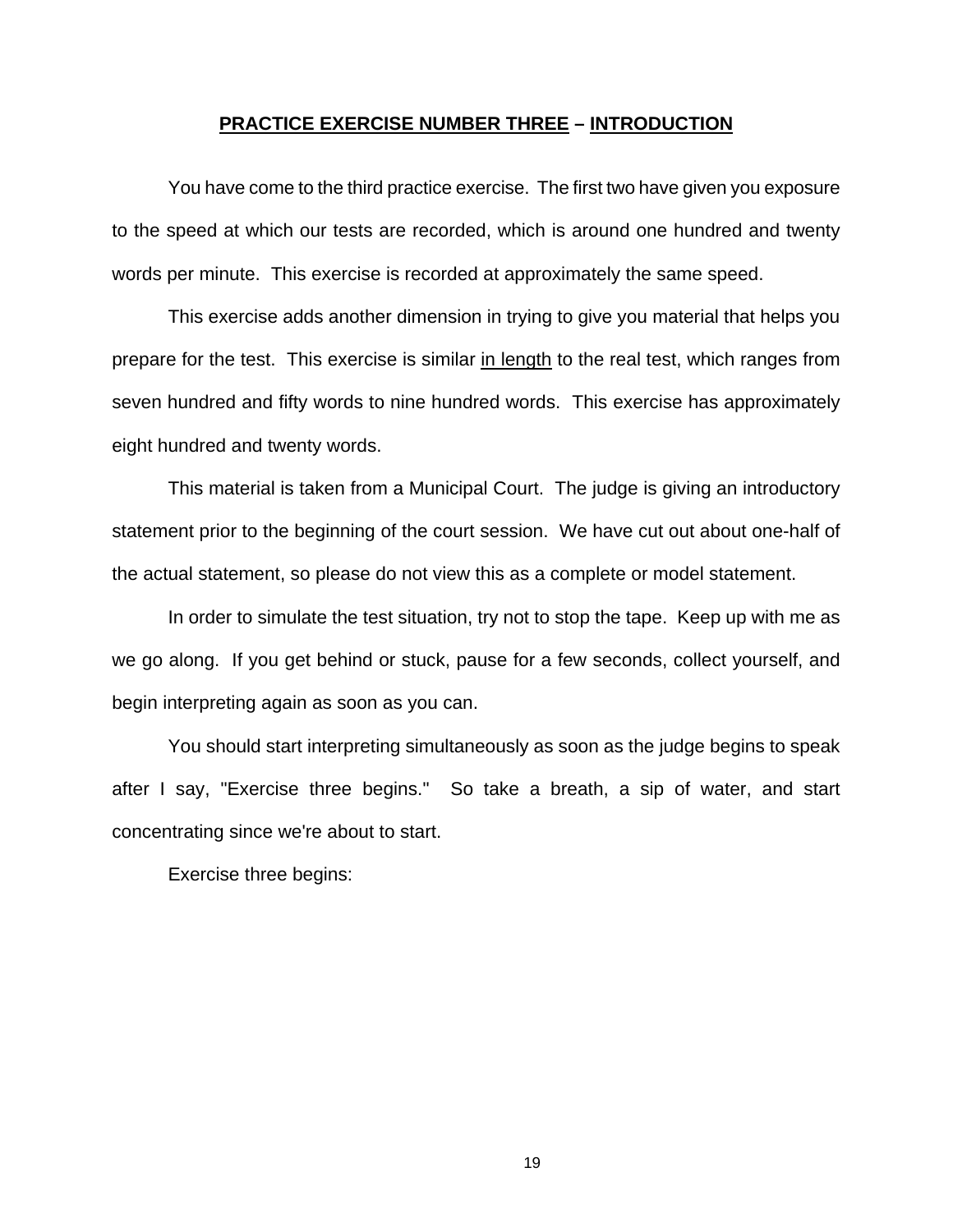#### **PRACTICE EXERCISE NUMBER THREE**[4](#page-20-0)  **– TEXT**

Good afternoon, ladies and gentlemen. I now **convene**<sup>F</sup> this session of the Bordentown Township Municipal Court and I'll take a few moments to advise you of our procedures<sup>1</sup> and of your rights.

First of all, we have a tape recorder<sup>C</sup> going<sup>E</sup> and everything<sup>H</sup> that's being said is being recorded<sup>A</sup>. Therefore, it's very important <u>that we have<sup>A</sup> quiet in the courtroom. If you</u> f<u>olks<sup>F</sup> need to discuss anything or talk<sup>I</sup>, I'll ask that you step outside of the courtroom so it</u> doesn't get <u>picked up<sup>E</sup> on our tape recorder.</u> It's also very <u>distracting<sup>C</sup> and we have a very</u> heavy<sup>H</sup> court calendar today.

All of you have certain rights in this municipal court and the first is to be advised of<sup>A</sup> the charges against you. A good number of you<sup>E</sup> are here for the very<sup>H</sup> first time for what we call an arraignment<sup>D</sup>. That simply<sup>H</sup> is the legal term that means that I will call you up and explain to you the charges that you face, the penalties<sup>D</sup> that you face, and find out<sup>E</sup> whether or not you wish to have a lawyer represent you. If you want some additional time to speak to a lawyer, I'll postpone<sup>C</sup> your case and give you that opportunity<sup>C</sup>.

If you should change<sup>A</sup> your address, or if you have changed your address since the time you got the ticket, or if the address on the ticket is not correct, then you need to advise<sup>C</sup> us of your correct address.

Now you can plead either <u>not guilty<sup>D</sup>, in which case<sup>l</sup> you have a right to have a trial,</u> or you can plead guilty with an explanation and explain to me any circumstances<sup>C</sup> which

 $\overline{a}$ 

<span id="page-20-0"></span><sup>4</sup> Opening Statement and Defendant's Rights by the presiding judge, Bordentown Township Municipal Court (March 6, 1996).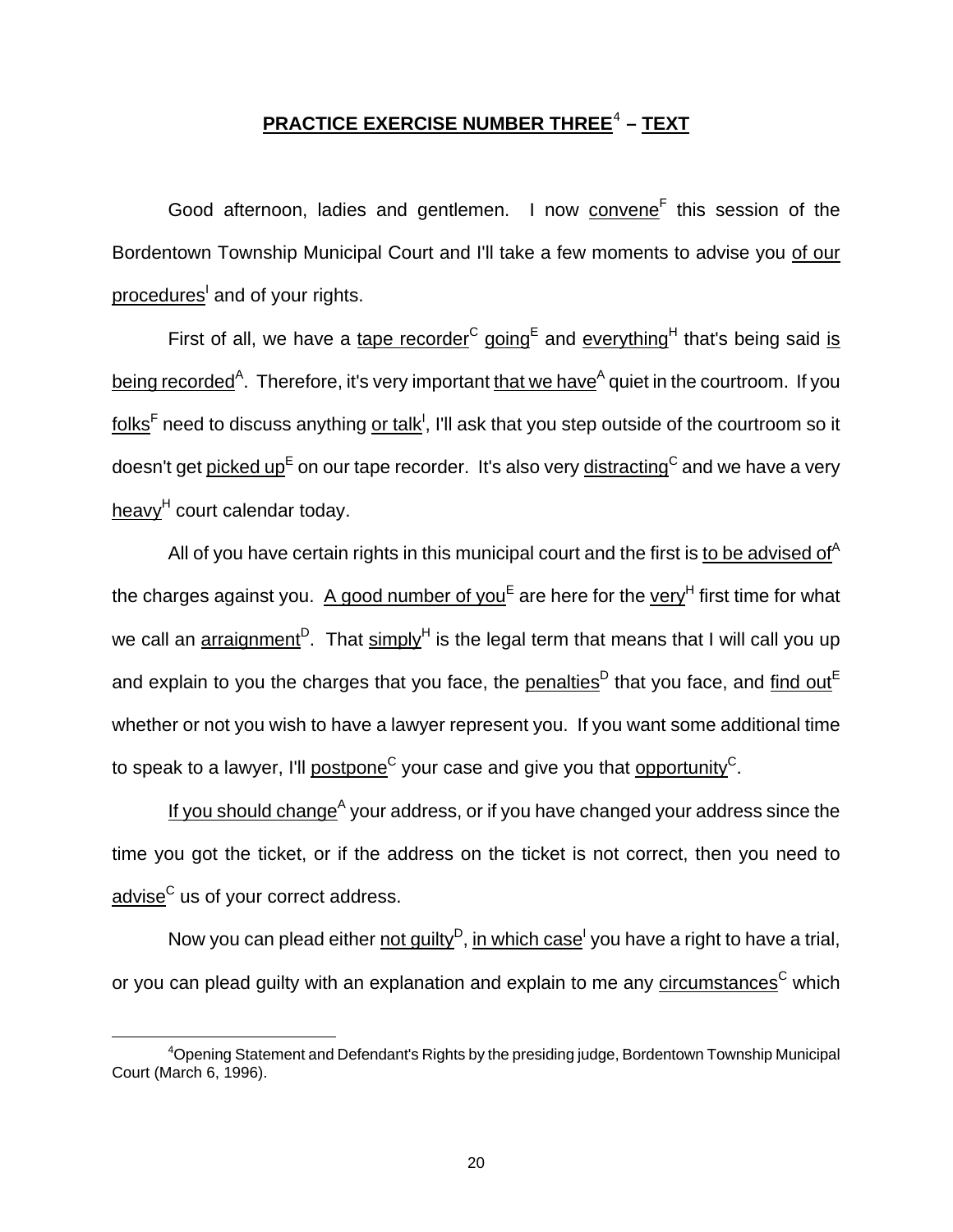you think <u>may bear on<sup>A</sup> your case.</u> If you plead not guilty, you have a <u>right<sup>D</sup> to have a trial</u> where you may call witnesses and testify <u>on your own behalf<sup>E</sup>.</u> The State must prove the case against you beyond a reasonable doubt.

You should also <u>be aware<sup>E</sup> that if you have a trial, you have a Constitutional right to</u> remain silent<sup>E</sup>. That means no one can force you to testify or make a statement on your own behalf. It's your decision if you choose to testify. And if you're not satisfied with<sup>E</sup> this Court's decision or sentence<sup>D</sup>, you have a right to have an appeal. You have twenty days<sup>G</sup> in which to file an appeal<sup>D</sup> to the Superior Court of New Jersey. In almost all cases, the appeal is heard based upon the record that we are making<sup>A</sup> here in this court. The Superior Court judge simply reads a transcript<sup>C</sup> which is typed up<sup>A</sup> from our tape, and he or she makes a decision on that case after reading that transcript. Make sure that<sup>E</sup> you call any witness that you need to call and that you testify fully<sup>H</sup> if you choose to testify.

If you are here in connection with<sup>E</sup> a traffic matter, you should understand that the Division of Motor Vehicles<sup>D</sup> may assess<sup>F</sup> points<sup>D</sup> against your license, surcharges<sup>D</sup> may be assessed, and they also have the authority to suspend or revoke<sup>D</sup> your driving privileges for any reasons, including failure to pay surcharge and accumulation<sup>C</sup> of too many points. This Court hears<sup>E</sup> all traffic offenses that occur within Bordentown Township. It also hears certain<sup>H</sup> criminal matters that are called Disorderly Persons Offenses. They are punishable<sup>D</sup> generally<sup>H</sup> by up to as much as six months<sup>G</sup> in jail, up to a one thousand dollar fine<sup>D</sup>. Certain drug-related charges carry additional penalties. I will advise you of those penalties individually<sup>H</sup> if you are charged with such an offense.

You should also be aware of the fact that in this Municipal Court in fact<sup>E</sup> in all municipal courts throughout the State plea bargaining<sup>D</sup> is permitted. The Prosecutor<sup>D</sup>, in his discretion<sup>!</sup>, may agree <u>to amend</u><sup>C</sup> your charge, <u>to dismiss</u><sup>D</sup> certain charges, or to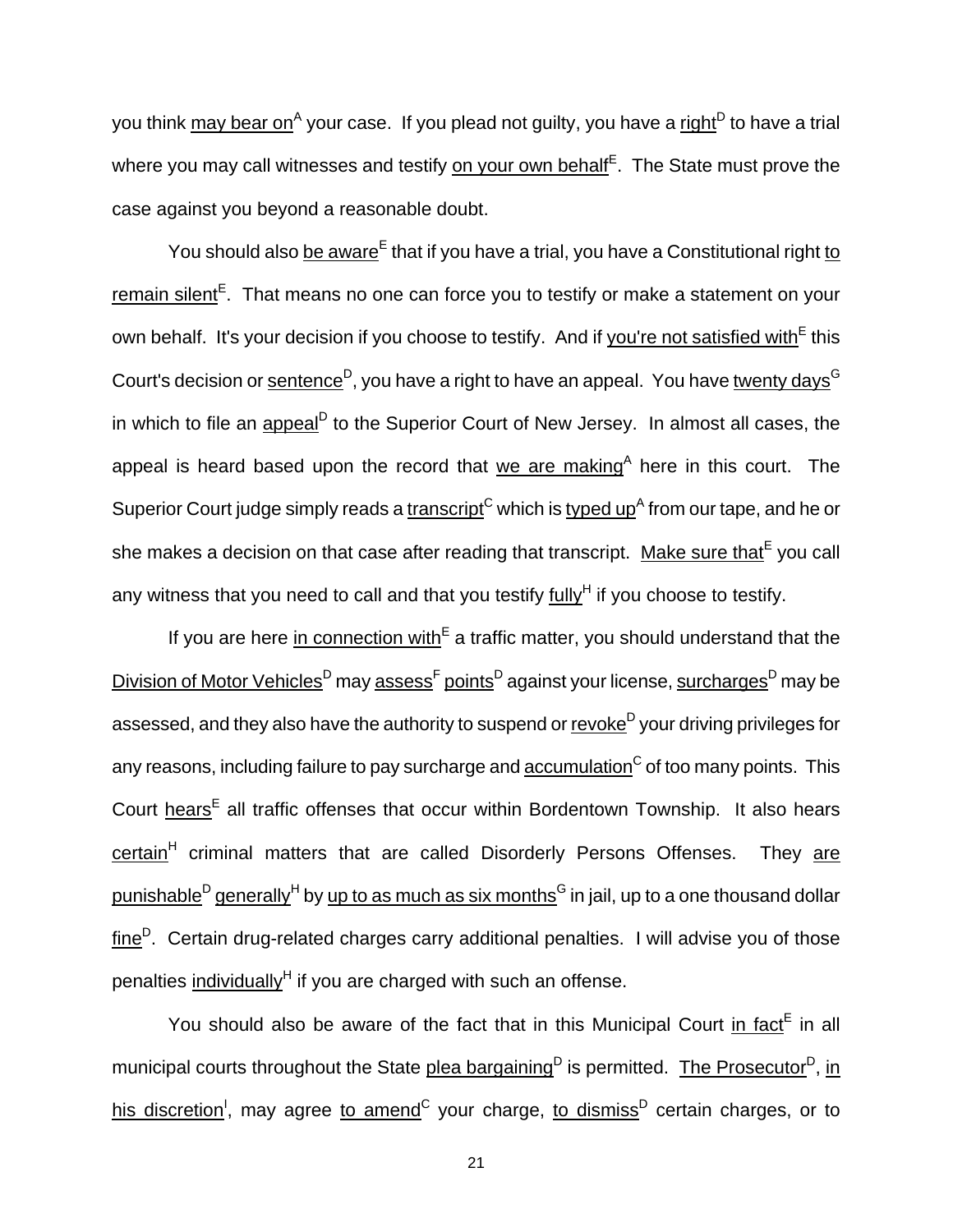recommend specific fines or penalties. He generally does that after talking to the officer who has issued the summons<sup>D</sup> or complaint and a typical<sup>H</sup> plea bargain in a traffic matter generally involves amending the charge <u>so that you<sup>A</sup> perhaps have<sup>A</sup> fewer points assessed</u> against you. If any of you<sup>H</sup> decide that you want to proceed<sup>C</sup> without a lawyer and you want that opportunity to speak to the Prosecutor, he will be here shortly<sup>H</sup> and I will give you that opportunity. When I call you up and if you haven't spoken to him and you want to speak with him, please just <u>let me know</u><sup>A</sup>.

I'm going to ask that you remove<sup>C</sup> your coats and leave any coats and bags<sup>C</sup> at your seats before you come up. I'll ask you to come up to this microphone to my right<sup>H</sup> and remember that since we have a tape recorder going, if you just nod your head<sup>C</sup>, that does not get picked up on the tape. It's extremely important that you keep your voice upE and respond verbally<sup>H</sup>.

#### [Pause]

End of Practice Exercise Number Three. If you wish to evaluate your performance, listen to the tape recording of your interpretation and grade the exercise following the instructions in the manual.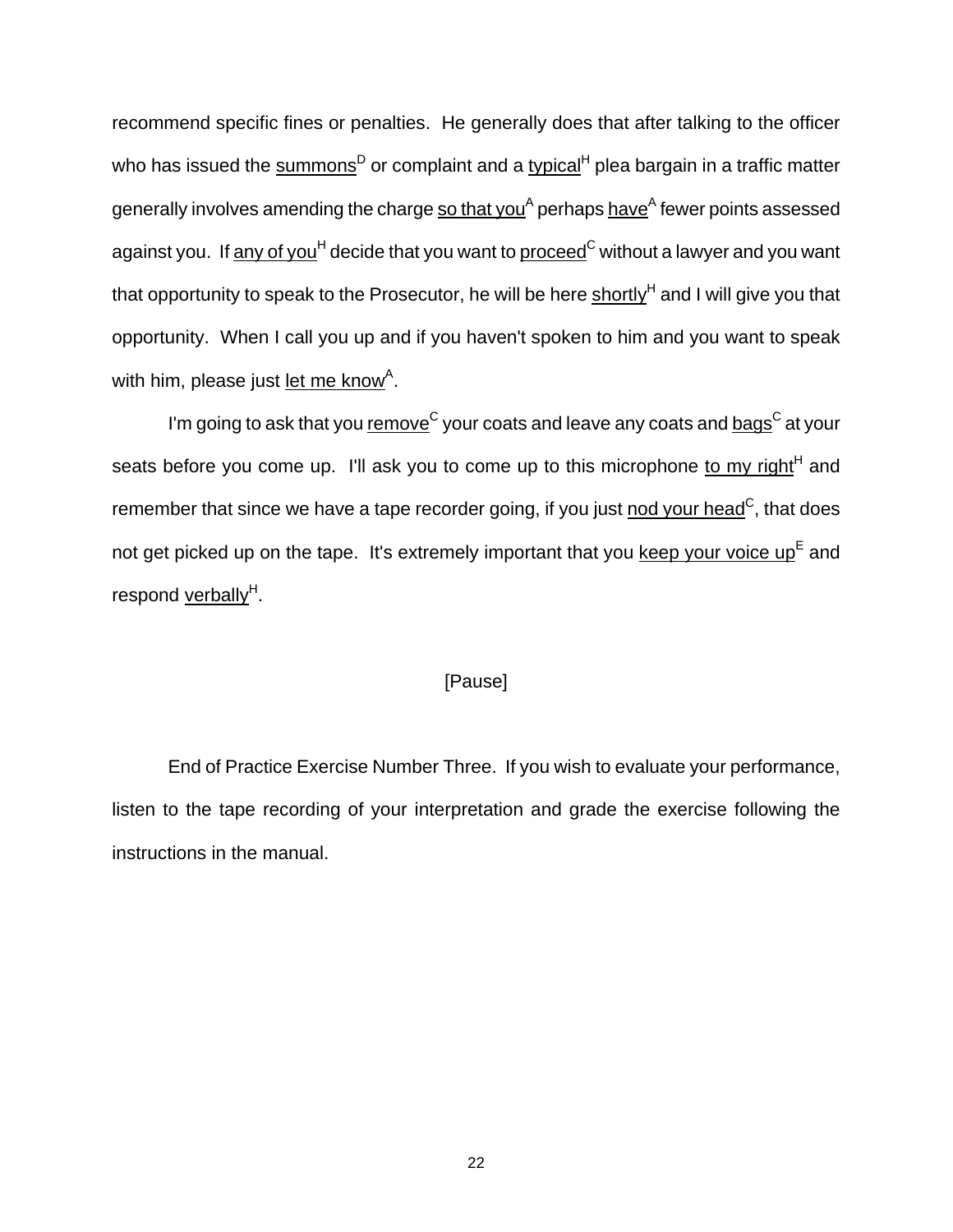# **PRACTICE EXERCISE NUMBER THREE – SCORE SHEET**

| <b>TYPE OF SCORING UNIT</b> | <b>TOTAL</b><br># OF<br><b>SCORING</b><br><b>UNITS</b> | <b>TOTAL</b><br># INTER-<br><b>PRETED</b><br><b>CORRECTLY</b> | <b>SCORES</b><br>(Divide<br>col. 3 by<br>col. 2) |
|-----------------------------|--------------------------------------------------------|---------------------------------------------------------------|--------------------------------------------------|
| Grammar/Verbs               | 10                                                     |                                                               |                                                  |
| General vocabulary          | 13                                                     |                                                               |                                                  |
| Legal terms & phrases       | 16                                                     |                                                               |                                                  |
| Idioms/Sayings              | 13                                                     |                                                               |                                                  |
| Register                    | 3                                                      |                                                               |                                                  |
| Numbers/Names               | $\overline{2}$                                         |                                                               |                                                  |
| Markers/Intensifiers        | 13                                                     |                                                               |                                                  |
| <b>Embeddings/Positions</b> | 4                                                      |                                                               |                                                  |
| Slang/Colloquialisms        | 0                                                      |                                                               |                                                  |
| <b>GRAND TOTAL</b>          | 74                                                     |                                                               |                                                  |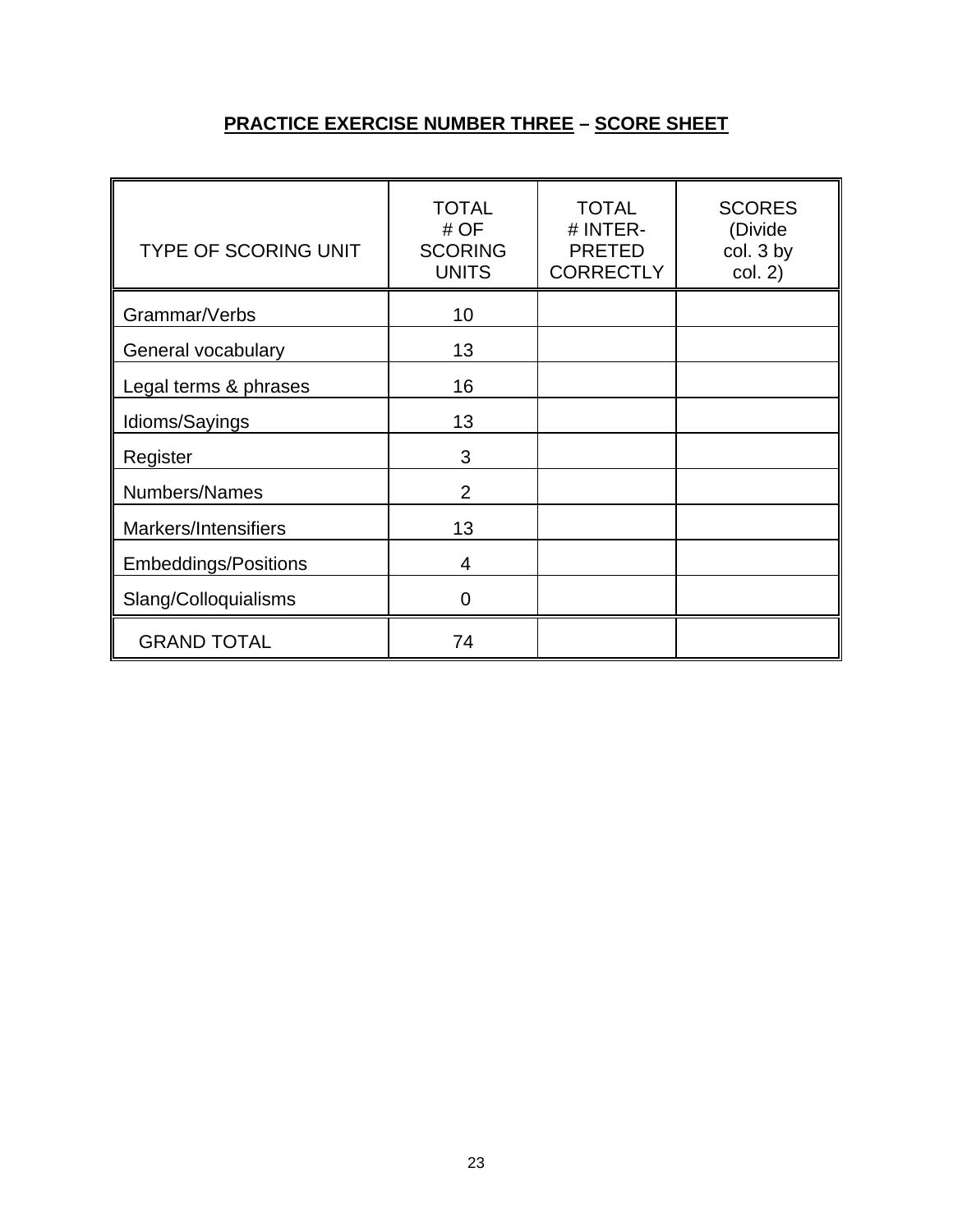Page intentionally blank.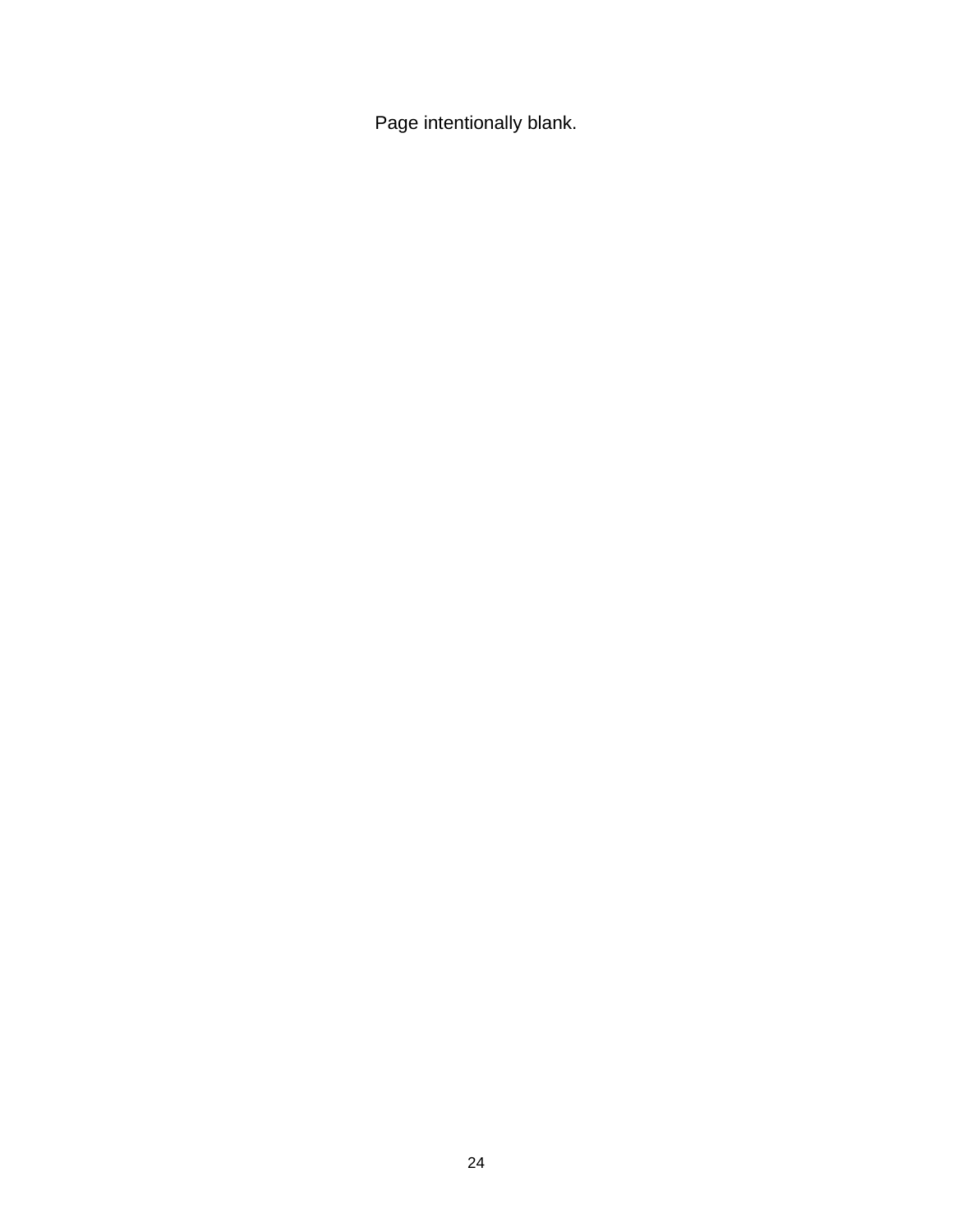#### **PRACTICE EXERCISE NUMBER FOUR**[5](#page-25-0)  **– INTRODUCTION**

 You have come to the last practice exercise. The first three have given you exposure to the speed at which at which our basic test are recorded. This exercise will expose you to the speed of the test that is taken by interpreters who hope to qualify as master interpreters. As you know, that speed is one hundred and forty words per minute.

 This material is the same municipal court opening statement but recorded at twenty words per minute faster. You should start interpreting simultaneously as soon as the judge begins to speak after I say exercise four begins. So take a breath and welcome to a speed that is closer to reality.

Exercise four begins:

 $\overline{a}$ 

<span id="page-25-0"></span><sup>&</sup>lt;sup>5</sup>The text for exercise number four is the same as exercise three.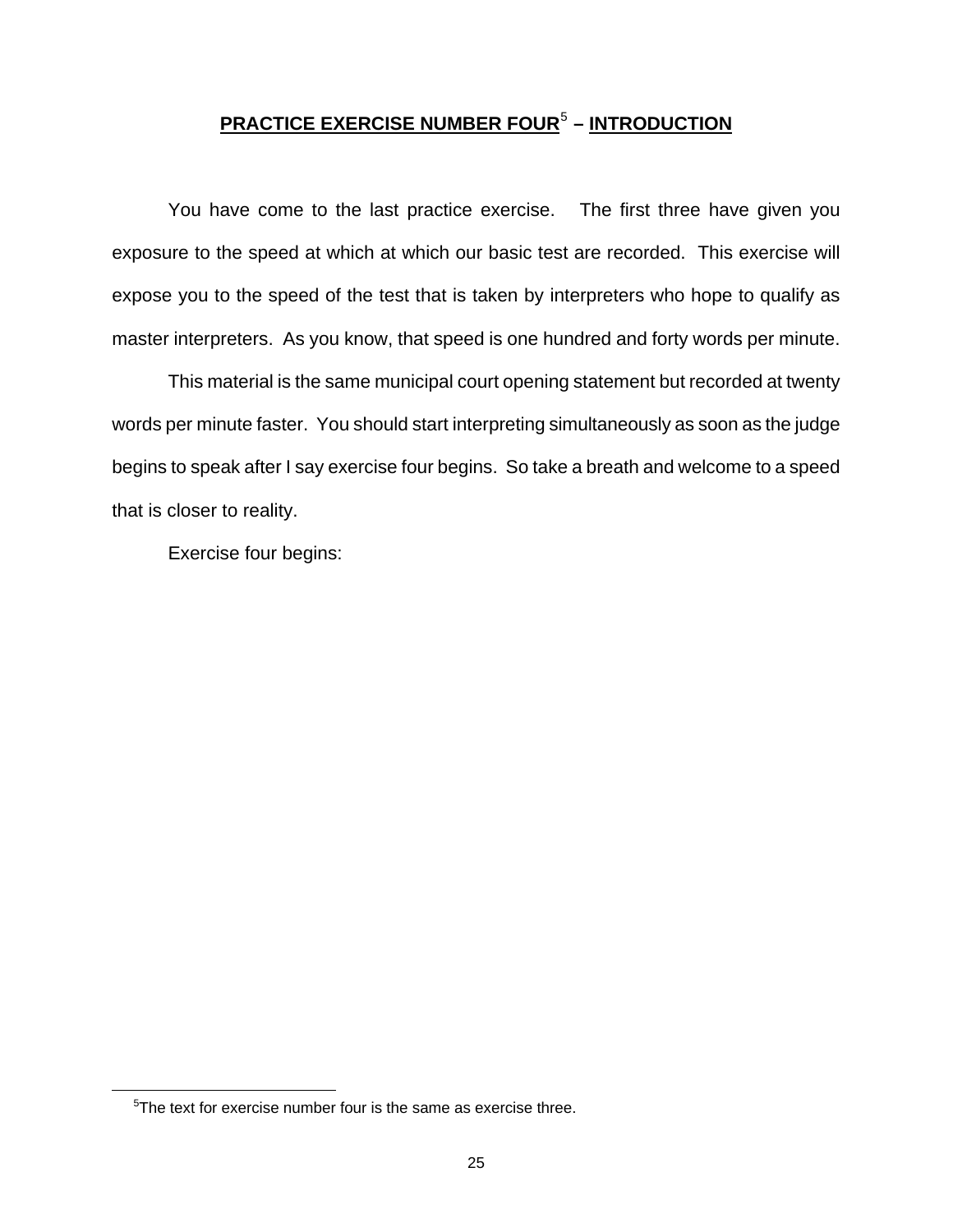#### **PRACTICE EXERCISE NUMBER FOUR**[6](#page-26-0)  **– TEXT**

Good afternoon, ladies and gentlemen. I now **convene**<sup>F</sup> this session of the Bordentown Township Municipal Court and I'll take a few moments to advise you of our procedures<sup>1</sup> and of your rights.

First of all, we have a tape recorder<sup>C</sup> going<sup>E</sup> and everything<sup>H</sup> that's being said is being recorded<sup>A</sup>. Therefore, it's very important <u>that we have<sup>A</sup> quiet in the courtroom. If you</u> f<u>olks<sup>F</sup> need to discuss anything or talk<sup>I</sup>, I'll ask that you step outside of the courtroom so it</u> doesn't get <u>picked up<sup>E</sup> on our tape recorder.</u> It's also very <u>distracting<sup>C</sup> and we have a very</u> heavy<sup>H</sup> court calendar today.

All of you have certain rights in this municipal court and the first is to be advised of  $A$ the charges against you. A good number of you<sup>E</sup> are here for the very<sup>H</sup> first time for what we call an arraignment<sup>D</sup>. That simply<sup>H</sup> is the legal term that means that I will call you up and explain to you the charges that you face, the penalties<sup>D</sup> that you face, and find out<sup>E</sup> whether or not you wish to have a lawyer represent you. If you want some additional time to speak to a lawyer, I'll postpone<sup>C</sup> your case and give you that opportunity<sup>C</sup>.

If you should change<sup>A</sup> your address, or if you have changed your address since the time you got the ticket, or if the address on the ticket is not correct, then you need to advise<sup>C</sup> us of your correct address.

Now you can plead either <u>not guilty<sup>D</sup>, in which case<sup>l</sup> you have a right to have a trial,</u> or you can plead guilty with an explanation and explain to me any circumstances<sup>C</sup> which you think <u>may bear on<sup>A</sup> your case.</u> If you plead not guilty, you have a <u>right<sup>D</sup> to have a trial</u>

 $\overline{a}$ 

<span id="page-26-0"></span><sup>&</sup>lt;sup>6</sup>The text for exercise number four is the same as exercise three.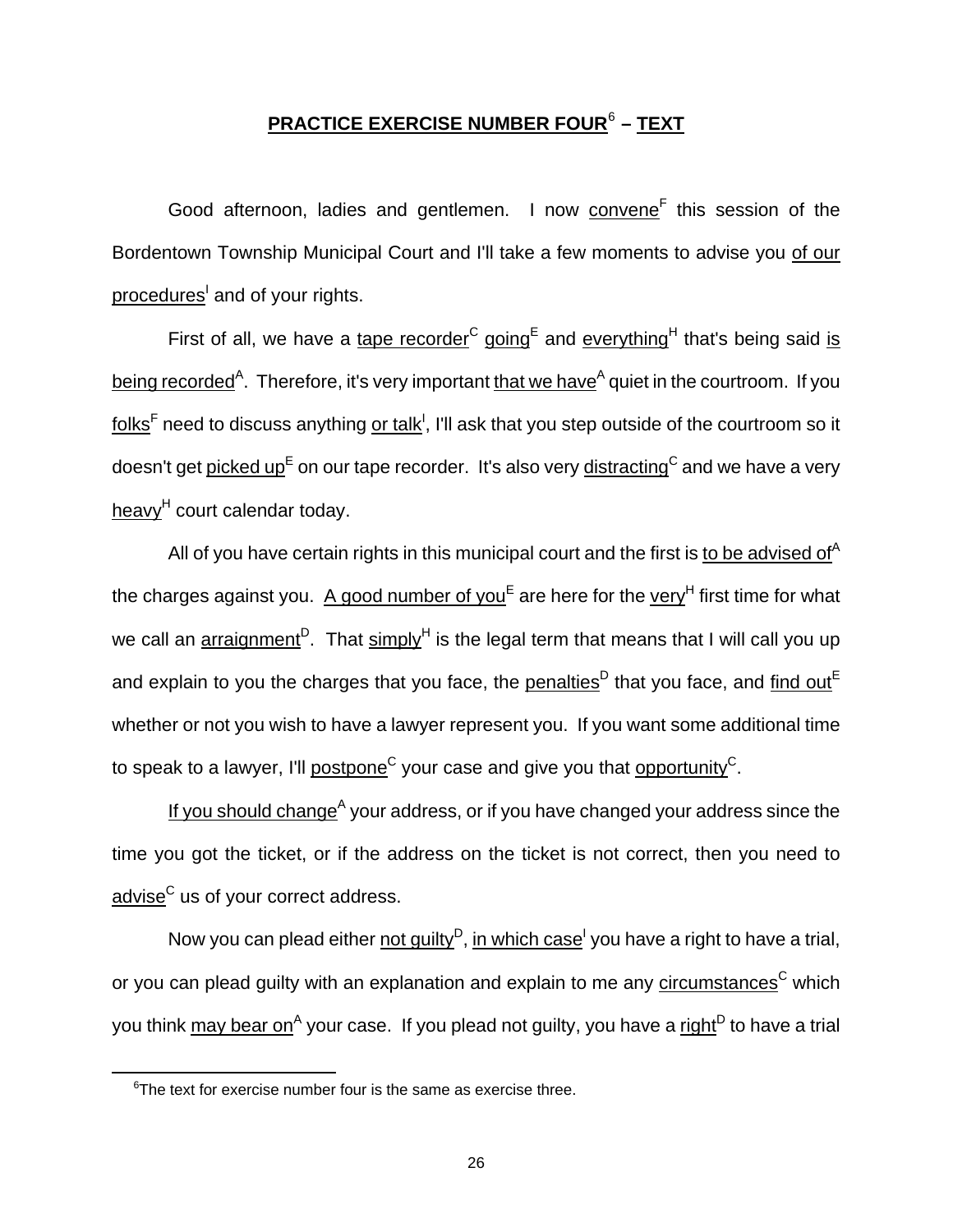where you may call witnesses and testify <u>on your own behalf<sup>E</sup>.</u> The State must prove the case against you beyond a reasonable doubt.

You should also <u>be aware<sup>E</sup> that if you have a trial, you have a Constitutional right to</u> remain silent<sup>E</sup>. That means no one can force you to testify or make a statement on your own behalf. It's your decision if you choose to testify. And if you're not satisfied with Ethis Court's decision or sentence<sup>D</sup>, you have a right to have an appeal. You have twenty days<sup>G</sup> in which to file an appeal<sup>D</sup> to the Superior Court of New Jersey. In almost all cases, the appeal is heard based upon the record that  $we$  are making<sup>A</sup> here in this court. The</u> Superior Court judge simply reads a transcript<sup>C</sup> which is typed up<sup>A</sup> from our tape, and he or she makes a decision on that case after reading that transcript. Make sure that<sup>E</sup> you call any witness that you need to call and that you testify fully<sup>H</sup> if you choose to testify.

If you are here in connection with<sup>E</sup> a traffic matter, you should understand that the Division of Motor Vehicles<sup>D</sup> may assess<sup>F</sup> points<sup>D</sup> against your license, surcharges<sup>D</sup> may be assessed, and they also have the authority to suspend or revoke<sup>D</sup> your driving privileges for any reasons, including failure to pay surcharge and accumulation<sup>C</sup> of too many points. This Court hears<sup>E</sup> all traffic offenses that occur within Bordentown Township. It also hears  $certain<sup>H</sup>$  criminal matters that are called Disorderly Persons Offenses. They are punishable<sup>D</sup> generally<sup>H</sup> by up to as much as six months<sup>G</sup> in jail, up to a one thousand dollar fine<sup>D</sup>. Certain drug-related charges carry additional penalties. I will advise you of those penalties individually<sup>H</sup> if you are charged with such an offense.

You should also be aware of the fact that in this Municipal Court in fact<sup>E</sup> in all municipal courts throughout the State plea bargaining<sup>D</sup> is permitted. The Prosecutor<sup>D</sup>, in his discretion<sup>!</sup>, may agree <u>to amend</u><sup>C</sup> your charge, <u>to dismiss<sup>D</sup> certain charges,</u> or to recommend specific fines or penalties. He generally does that after talking to the officer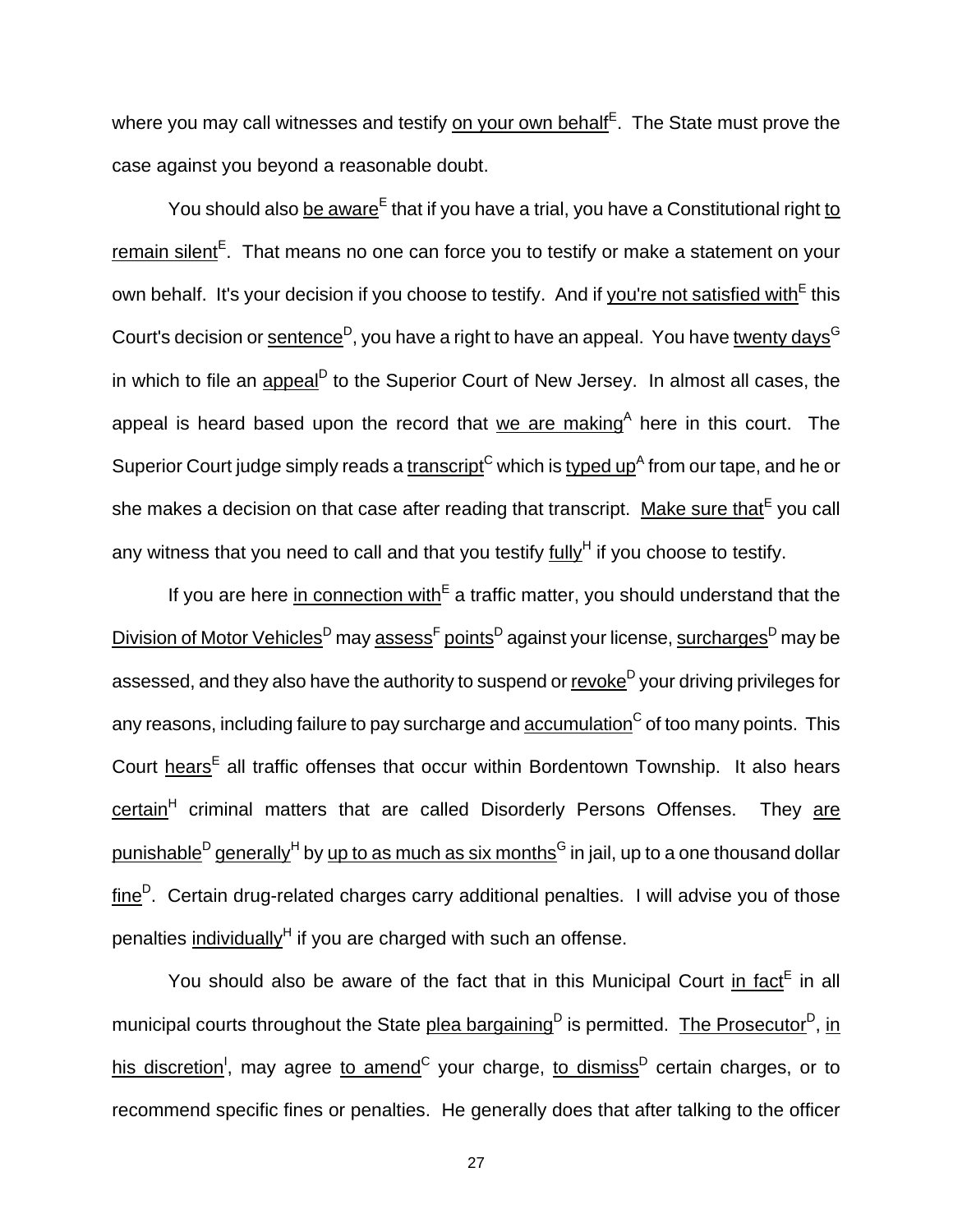who has issued the summons<sup>D</sup> or complaint and a typical<sup>H</sup> plea bargain in a traffic matter generally involves amending the charge <u>so that you<sup>A</sup> perhaps have<sup>A</sup> fewer points assessed</u> against you. If any of you<sup>H</sup> decide that you want to proceed<sup>C</sup> without a lawyer and you want that opportunity to speak to the Prosecutor, he will be here shortly $^H$  and I will give you that opportunity. When I call you up and if you haven't spoken to him and you want to speak with him, please just <u>let me know</u><sup>A</sup>.

I'm going to ask that you remove<sup>C</sup> your coats and leave any coats and bags<sup>C</sup> at your seats before you come up. I'll ask you to come up to this microphone to my right<sup>H</sup> and remember that since we have a tape recorder going, if you just nod your head<sup>C</sup>, that does not get picked up on the tape. It's extremely important that you keep your voice upE and respond verbally<sup>H</sup>.

#### [Pause]

End of Practice Exercise Number Four. If you wish to evaluate your performance, listen to the tape recording of your interpretation and grade the exercise following the instructions in the manual.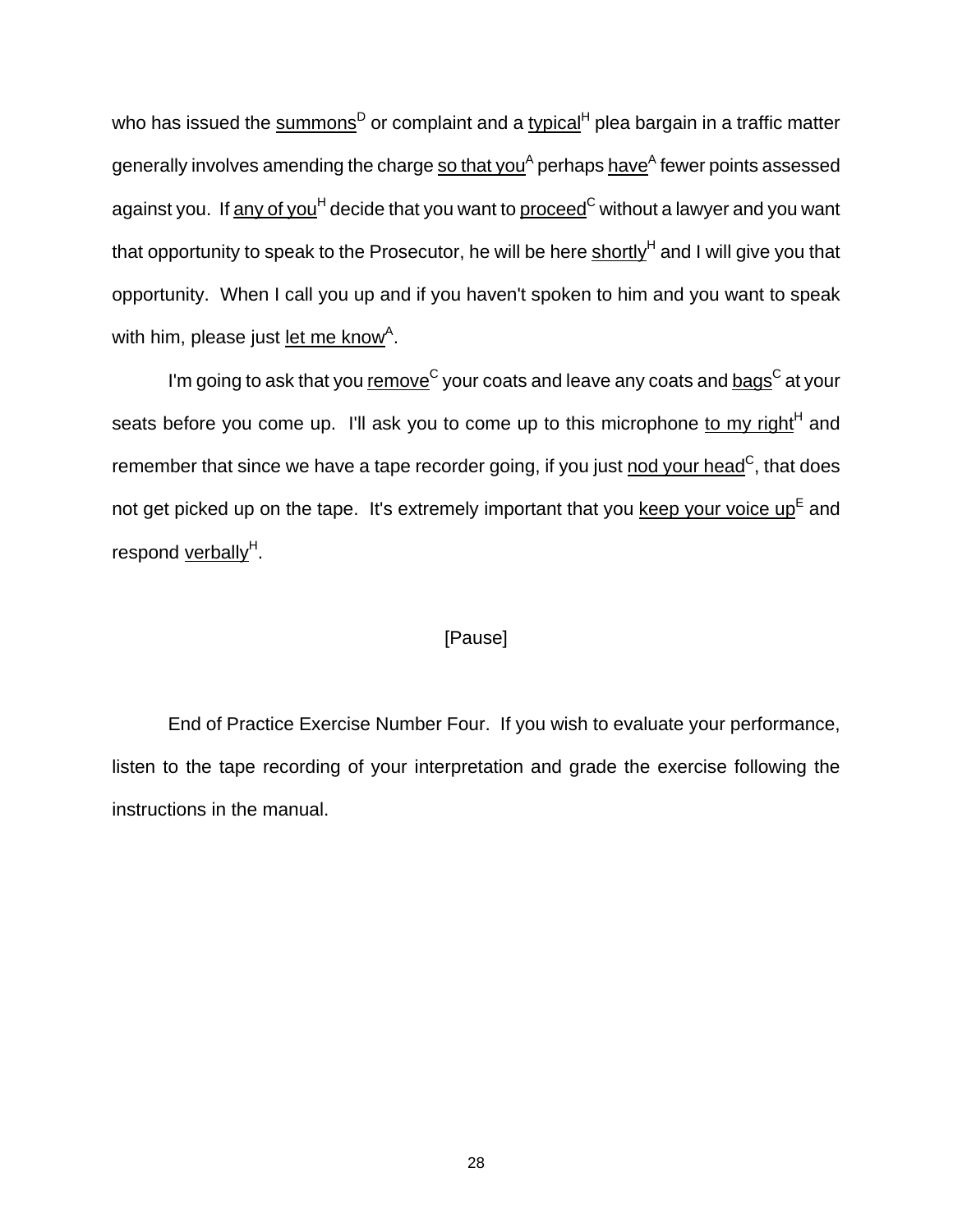# **PRACTICE EXERCISE NUMBER FOUR – SCORE SHEET**

| <b>TYPE OF SCORING UNIT</b> | <b>TOTAL</b><br>#OF<br><b>SCORING</b><br><b>UNITS</b> | <b>TOTAL</b><br># INTER-<br><b>PRETED</b><br><b>CORRECTLY</b> | <b>SCORES</b><br>(Divide<br>col. 3 by<br>col. 2) |
|-----------------------------|-------------------------------------------------------|---------------------------------------------------------------|--------------------------------------------------|
| Grammar/Verbs               | 10                                                    |                                                               |                                                  |
| General vocabulary          | 13                                                    |                                                               |                                                  |
| Legal terms & phrases       | 16                                                    |                                                               |                                                  |
| Idioms/Sayings              | 13                                                    |                                                               |                                                  |
| Register                    | 3                                                     |                                                               |                                                  |
| Numbers/Names               | $\overline{2}$                                        |                                                               |                                                  |
| Markers/Intensifiers        | 13                                                    |                                                               |                                                  |
| <b>Embeddings/Positions</b> | 4                                                     |                                                               |                                                  |
| Slang/Colloquialisms        | 0                                                     |                                                               |                                                  |
| <b>GRAND TOTAL</b>          | 74                                                    |                                                               |                                                  |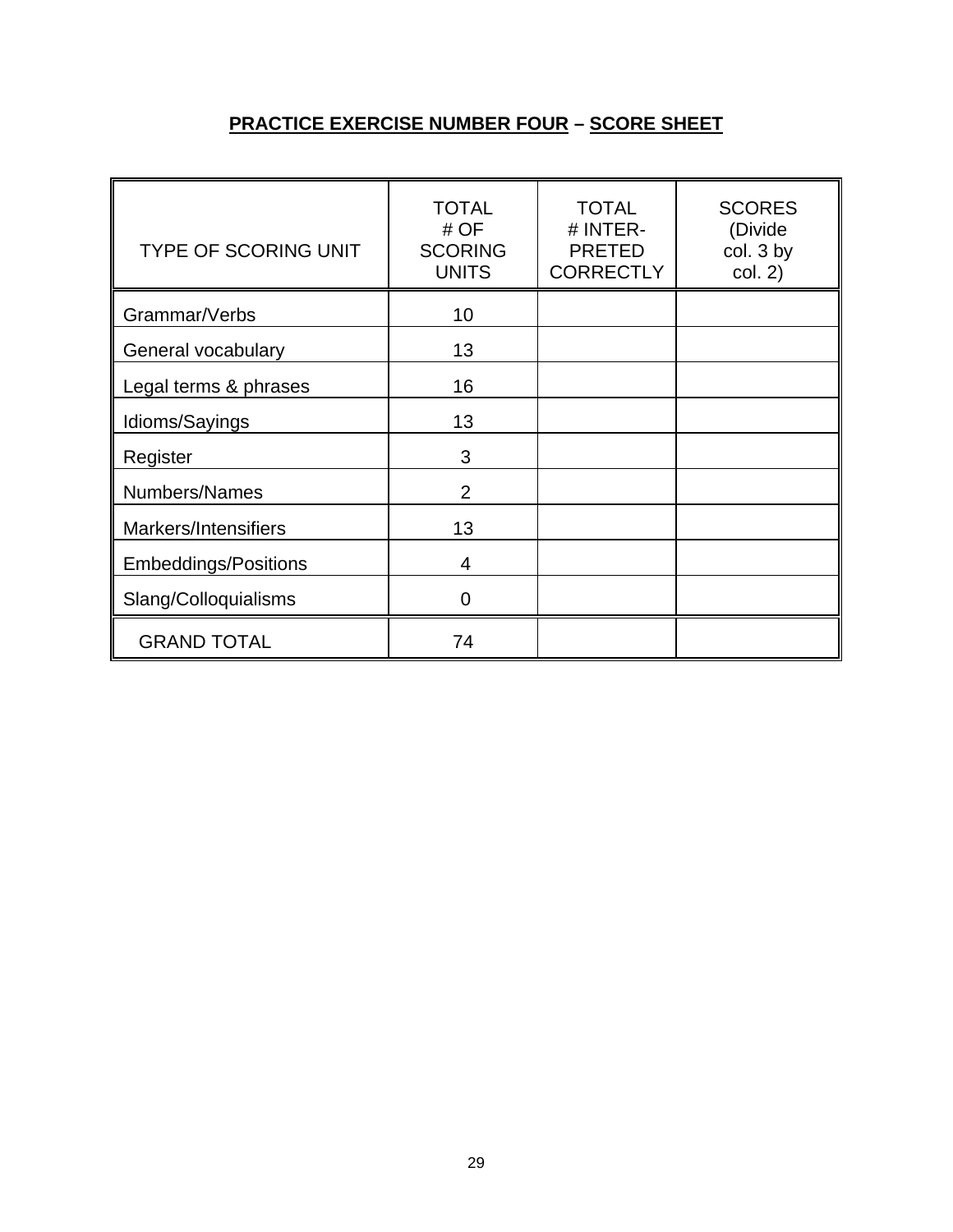## **APPENDIX**

## TYPES AND DISTRIBUTIONS OF SCORING UNITS

## 1. **GRAMMAR AND USAGE** (24-34%)

#### A. Grammar/Verbs (14-20%)

Features of grammar, especially verbs, that may not be handled appropriately by the unsophisticated user of the two languages.

#### B. False Cognates/Interference/Literalism (10-14%)

Terms or phrases that are likely to invite misinterpretation due to interference by one language on the other, e.g., false cognates, awkward phrasing; terms or phrases susceptible to literal renditions resulting in loss of precise meaning.

## 2. **GENERAL LEXICAL RANGE** (48-58%)

#### C. General Vocabulary (26-30%)

Any general lexical item or set of items not easily classified elsewhere among the scoring units.

## D. Legal Terms & Phrases (15-17%)

Any legal word or phrase of a legal or technical nature, or which is not common in everyday speech but is commonly used in legal settings.

E. Idioms/Sayings (7-11%)

 $\overline{a}$ 

"Idioms" are sets of words whose meaning as a whole is different from the meaning of the individual words.<sup>[7](#page-30-0)</sup> "Sayings" includes famous sayings from literature, history, etc.

<span id="page-30-0"></span><sup>&</sup>lt;sup>7</sup>Here are two technical definitions of "idiom": "Sequence of words which is semantically and often syntactically restricted, so that they function as a single unit." David Crystal, A DICTIONARY OF LINGUISTICS AND PHONETICS, 2nd Ed. 152 (1985). "Fixed phrases, consisting of more than one word, with meanings that cannot be inferred by knowing the meanings of the individual words." Victoria Fromkin and Robert Rodman, AN INTRODUCTION TO LANGUAGE, Third Ed. 181 (1983).